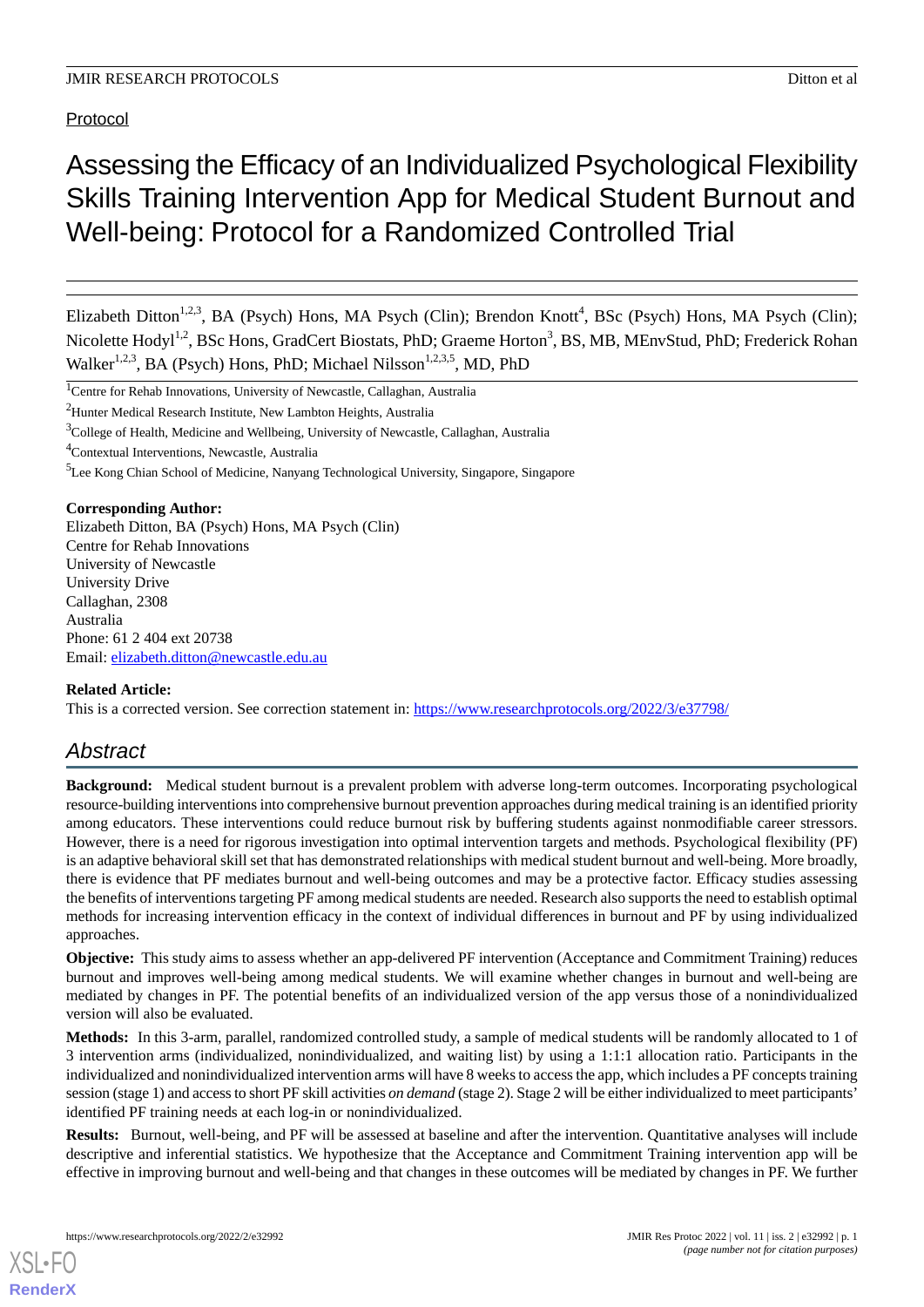hypothesize that participants in the individualized intervention group will demonstrate greater improvements in burnout and well-being outcomes than those in the nonindividualized group.

**Conclusions:** The findings of this study could guide the development of burnout prevention and well-being initiatives for medical students. Identifying PF as a mediating process would provide support for the delivery of preventive intervention programs that train individuals to strengthen this psychological resource before burnout symptoms emerge. This would be an important step in addressing and potentially offsetting the significant costs of burnout among medical students and physicians. Demonstrating the superiority of an individualized version of the app over a nonindividualized version would have implications for enhancing intervention precision and efficacy by using scalable interventions.

**Trial Registration:** Australian New Zealand Clinical Trials Registry ANZCTR 12621000911897; https://www.anzctr.org.au/ACTRN12621000911897.aspx

**International Registered Report Identifier (IRRID):** PRR1-10.2196/32992

(JMIR Res Protoc 2022;11(2):e32992) doi: [10.2196/32992](http://dx.doi.org/10.2196/32992)

#### **KEYWORDS**

burnout; psychological; burnout interventions; psychological flexibility; digital intervention; individualized intervention; acceptance and commitment therapy; medical students; well-being; mobile phone

# *Introduction*

#### **A Burnout Epidemic**

Burnout is a chronic and pervasive state of work-related stress that substantially disrupts an individual's professional identity and psychological connections to their work [[1\]](#page-10-0). The most widely accepted 3-factor model defines burnout as a psychological crisis that is experienced as a sense of fatigue, overload, and depleted emotional energy and resources (emotional exhaustion); a pattern of withdrawal behaviors; negative, detached attitudes toward others (cynicism); and the perception that one's work performance lacks quality and value (inefficacy)  $[1,2]$  $[1,2]$  $[1,2]$  $[1,2]$ . Beyond the experience of burnout itself, affected individuals are at an increased risk of associated psychological difficulties [[3](#page-10-2)[-5](#page-10-3)], poor physical health outcomes [[3](#page-10-2)[,5](#page-10-3)-[7\]](#page-10-4), and cognitive impairments [\[8](#page-10-5)]. Through its impact on an individual's health and capacity to work [[9\]](#page-10-6), burnout adversely affects organizational service delivery and productivity [[5](#page-10-3)[,10](#page-10-7),[11\]](#page-10-8) and places a considerable burden on the economy [\[12](#page-10-9)].

Although burnout affects workers across a broad range of professional disciplines, it has become a problem of epidemic proportions within the field of medicine [[11\]](#page-10-8). Prevalence estimates among physicians range between 37.9% [[13\]](#page-10-10) and 80.5% [[14](#page-10-11)] compared with rates between 2% and 27.8% reported for the general working population [\[9](#page-10-6),[13](#page-10-10)]. Of particular concern is the increasing frequency of burnout experiences emerging during the early stages of medical training, with a global prevalence of approximately 44.2% among medical students [[15\]](#page-10-12). Physicians and medical students who are affected by burnout experience higher risks of suicide [\[4](#page-10-13),[16-](#page-10-14)[18\]](#page-11-0), medical errors, and diminished quality of patient care [\[4](#page-10-13),[5](#page-10-3)[,11](#page-10-8),[19,](#page-11-1)[20](#page-11-2)].

#### **Study Aims**

We aim to assess whether an app-based psychological skills training intervention is effective in reducing burnout and improving well-being among medical students, using research methodologies designed to maximize intervention precision and efficacy for individuals. In the following sections, we outline

the background and rationale behind the selection of our intervention model, our methodology, and our research hypotheses.

# **Calls for Early Intervention: Individual Psychological Resource Training**

In response to the burnout crisis among physicians and medical students, there are increasing calls for the early implementation of interventions that facilitate the prevention of burnout and its broader associated outcomes [[10,](#page-10-7)[11](#page-10-8),[21-](#page-11-3)[23\]](#page-11-4). Determining when and how to intervene most effectively remains an ongoing challenge. It has been proposed that burnout is an adverse psychological response to a pervasive imbalance between demands and individual coping resources, commencing during medical training, and persisting throughout a physician's professional life [[24\]](#page-11-5). Burnout interventions aim to minimize such imbalances, either by modifying external factors known to increase burnout risk at the organizational level or by training individuals to develop protective psychological and behavioral resources [\[25](#page-11-6)].

At an organizational level, learning institutions and workplaces may consider how to reduce modifiable external risk factors for burnout [\[23](#page-11-4),[26\]](#page-11-7). Risk factors that can and should be addressed in organizational settings include inadequate resources [[27\]](#page-11-8), excessive workloads, a lack of control or autonomy, a lack of reward, organizational unfairness [[1](#page-10-0)], inflexible work schedules [[23\]](#page-11-4), bullying, and the mistreatment of students [\[28](#page-11-9),[29\]](#page-11-10). Interventions focused on minimizing organizational risk factors have demonstrated efficacy in reducing burnout among physicians [\[25](#page-11-6)]. However, physicians and students face many stressors that are inherent to their work [\[30](#page-11-11)], including exposure to distressing or demanding patient relationships, patient illness, death and dying, concerns about litigation, rapidly changing work and knowledge requirements, academic pressures, and performing highly responsible roles [[4](#page-10-13)[,20](#page-11-2),[24\]](#page-11-5). In a profession where such unmodifiable risk factors pervade, there is an important place for individual-focused cognitive and behavioral interventions. These interventions focus on enhancing modifiable individual psychological resources and adaptive

 $XS$  • FO **[RenderX](http://www.renderx.com/)**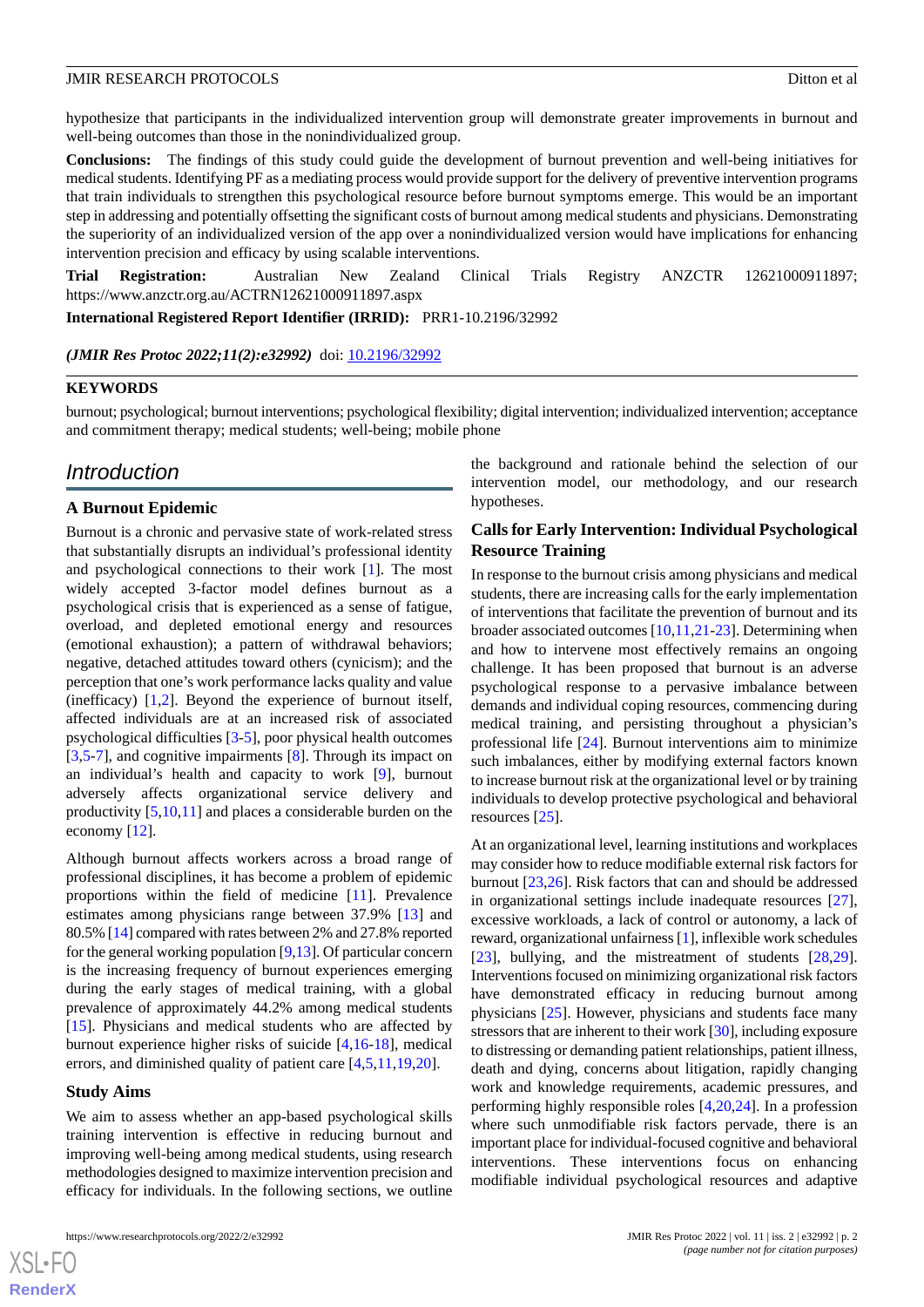coping skills [\[9](#page-10-6)] to buffer the potential adverse impacts of unmodifiable stressors and demands [\[9](#page-10-6),[30](#page-11-11)[,31](#page-11-12)].

Importantly, although external factors contribute to burnout risk, medical students' behavioral responses to stressors can also play a role [[31\]](#page-11-12). For example, students who transition away from healthy behavior patterns during their medical training are at an increased risk of experiencing burnout [[31\]](#page-11-12) as are those who tend not to engage in values-driven behavior [\[32](#page-11-13)]. The risk is more than double for students who engage in maladaptive coping repertoires, such as avoidance-based coping (including cognitive, emotional, and behavioral avoidance) [\[32](#page-11-13)-[35\]](#page-11-14). Longitudinal evidence suggests that medical students who demonstrate problematic coping patterns are unlikely to spontaneously adopt more effective behavioral repertoires over time [[31\]](#page-11-12), and this may have adverse consequences regarding long-term burnout and well-being outcomes [[30\]](#page-11-11). Implementing interventions that promote the development of more adaptive coping repertoires could mitigate behavioral burnout risk factors during the early stages of an individual's medical career [[30\]](#page-11-11).

Although organization-level interventions focus on removing contextual risk factors for burnout, individual interventions have the additional benefit of promoting behaviors that facilitate well-being [[36,](#page-11-15)[37](#page-11-16)], which is an identified goal within the medical field [\[29](#page-11-10),[38\]](#page-11-17). Well-being is more than just the absence of ill-health. Rather, it is a state of individual thriving that includes satisfaction with life, the experience of positive affect, engagement in values-aligned activities that promote purpose and vitality, and a sense of social connection that involves valuing and feeling valued by others [[39\]](#page-11-18). It has been proposed that well-being interventions focusing on purposeful and valued living may be more important to individuals than those focusing solely on the removal of stressors [[40\]](#page-11-19). Beyond the baseline goal of staving off burnout, individual interventions can empower medical students and physicians to build skills that facilitate the preservation and cultivation of sustainable well-being during their careers [\[5](#page-10-3),[14](#page-10-11)[,41](#page-12-0)].

In light of these factors, the provision of individual psychological resource-building interventions as early as during undergraduate medical training is receiving growing support [[18](#page-11-0)[,20](#page-11-2),[22](#page-11-20)[,29](#page-11-10)-[31,](#page-11-12)[33](#page-11-21),[38\]](#page-11-17). The past 10 years have seen a marked increase in the number of studies investigating such interventions [\[23](#page-11-4)]. A recent consensus statement issued by medical educators advocated for initiatives promoting "adaptive responses to stressful situations" as an important component of a broad well-being and burnout prevention plan for medical students in Australia and New Zealand [\[29](#page-11-10)]. Similarly, a recent review study identified the need for medical schools to foster training initiatives that ground students in the development of healthy habits, self-awareness skills, and effective mechanisms for coping with stressful experiences [\[18](#page-11-0)].

In nonmedical populations, meta-analyses [\[42](#page-12-1),[43\]](#page-12-2) and systematic reviews [\[9](#page-10-6),[44\]](#page-12-3) demonstrated that cognitive and behavioral interventions can be effective in reducing [\[9](#page-10-6),[42](#page-12-1)[,43](#page-12-2)] and preventing [[43](#page-12-2)[,44](#page-12-3)] work-related stress and burnout. Recent systematic review findings provide support for the potential benefits of such interventions when delivered in medical training settings, however, there remain substantial knowledge gaps

regarding the optimal methods for improving medical students' well-being and reducing burnout risk [[23\]](#page-11-4). The identification of the most effective intervention model and methods is constrained by the considerable heterogeneity between intervention approaches and the small number of randomized controlled trials (RCTs) within the existing research [\[23\]](#page-11-4). There is a need for further research adopting more "robust and rigorous" research methodologies as well as the use of "systematic and evidence-based" approaches when developing interventions [[23\]](#page-11-4).

Our randomized controlled study responds to the need for well-controlled research that can identify effective methods for mitigating the problem of burnout among physicians and medical students, using individual resource-building interventions during early medical training. In line with the identified research needs [[23\]](#page-11-4), we developed an app-delivered cognitive behavioral intervention that was grounded in the robust evidence-based psychological flexibility (PF) model. We outline the theoretical relevance of this model regarding these outcomes and this population and the importance of using rigorous mediational and individualized methodological approaches that can improve intervention precision.

#### **PF Model**

#### *The Theoretical Model*

PF is a model of adaptive behavior that is rigorously grounded in behavioral science [[45\]](#page-12-4). The model is composed of 6 modifiable behavioral flexibility skill sets or *processes* (and corresponding inflexibility processes) [[46-](#page-12-5)[48\]](#page-12-6), including present-moment awareness (nonawareness of the present moment), experiential acceptance (experiential avoidance), cognitive defusion (cognitive fusion), self-as-context (self-as-content), contact with values (lack of contact with values), and committed action toward values (inaction) [\[47](#page-12-7),[49\]](#page-12-8). PF reflects the degree to which an individual is able to bring conscious awareness to a broad range of internal and external influences on their behavior and purposefully engage in actions directed toward personally held values and related goals [[50\]](#page-12-9). When faced with challenges and stressors, people with high PF tend to choose adaptive behavioral responses that are driven by their values and facilitate well-being rather than behaviors that are rigidly driven by internal emotional and cognitive experiences [\[48](#page-12-6),[51\]](#page-12-10). PF and its individual processes are associated with a range of psychological health and well-being outcomes [[51-](#page-12-10)[53](#page-12-11)].

#### *The Intervention: Acceptance and Commitment Training*

PF processes are modifiable using cognitive behavioral training programs, such as Acceptance and Commitment Training (ACT; referred to as *ACT* in nonclinical settings and *Acceptance and Commitment Therapy* in clinical settings [\[45](#page-12-4)]). The benefits of ACT interventions are well established and have been demonstrated in over 600 RCTs [\[54](#page-12-12)]. Interventions focus on facilitating the development of behavioral repertoires that are more flexibly responsive to an individual's present-moment experiences. This is achieved by training individuals to develop greater awareness of the influence of their internal experiences (eg, thoughts and emotions) on their actions, learning to alter

```
XS\cdotFC
RenderX
```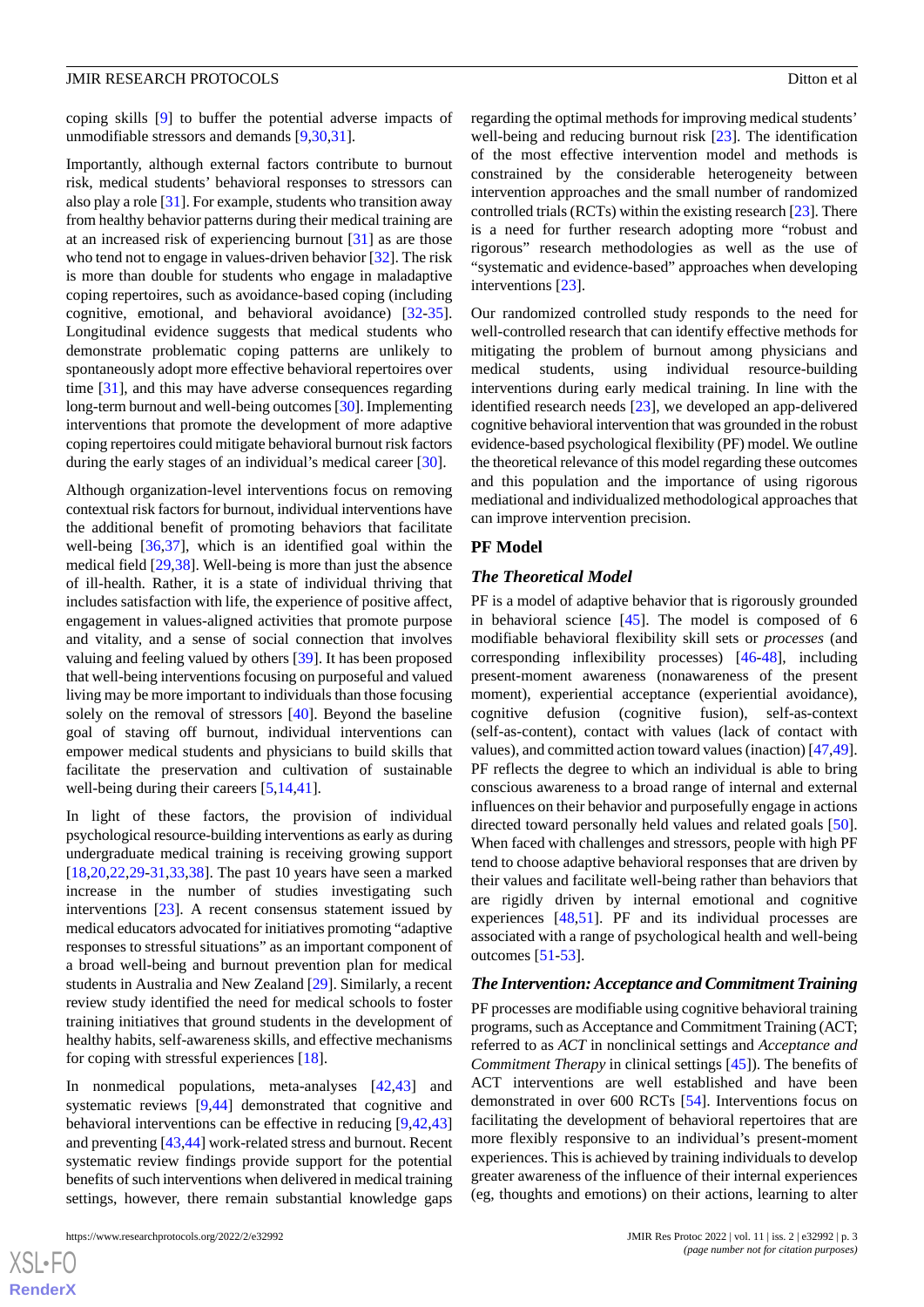their relationships with these internal experiences such that they are more accepting, and developing more flexible values-oriented behavioral repertoires [[45\]](#page-12-4).

# *PF as an Individual Protective Factor and Intervention Target*

There is increasing evidence that PF skills can function as protective individual resources regarding burnout and well-being. Recent research has demonstrated associations between individual PF processes and work-related stress [\[39](#page-11-18)[,41\]](#page-12-0), burnout [\[55](#page-12-13)-[58\]](#page-12-14), and well-being [\[39](#page-11-18),[41](#page-12-0)[,58](#page-12-14),[59\]](#page-12-15). PF processes account for unique variance in burnout symptomatology [\[41](#page-12-0)[,60](#page-12-16)] and well-being [\[53](#page-12-11)]. These demonstrate predictive validity related to long-term workplace mental health [[61\]](#page-12-17) and show stronger and more consistent relationships with burnout and work-related well-being than do traditional organizational factors, such as job control and workload [[41,](#page-12-0)[56\]](#page-12-18). Interestingly, PF has also been shown to influence the degree to which employees are able to notice, engage with, and benefit from changes made to organizational burnout risk factors (eg, job control) [[61\]](#page-12-17), providing further support for the value of implementing individual interventions in conjunction with organizational interventions. PF skills have been shown to mediate relationships between stressors (eg, COVID-19–related stress) and well-being outcomes [[62\]](#page-12-19). In nonmedical populations, interventions targeting individual components of the PF skill set demonstrate efficacy relating to reducing work-related stress and burnout [[63-](#page-12-20)[69\]](#page-13-0), improving well-being [[70\]](#page-13-1), and improving coping in response to work-related stressors [[63\]](#page-12-20). ACT interventions that provide training in the full PF skill set have been shown to reduce workplace stress and improve well-being [\[39](#page-11-18)].

#### *Relevance of PF to Medical Students and Physicians*

PF skills appear to function as important personal resources among medical students and physicians during the early stages of their careers [\[33](#page-11-21)]. Among medical students, lower PF is associated with reduced life satisfaction and greater personal distress when seeing others in harm, which may increase burnout risk [\[33](#page-11-21)]. Medical students who demonstrate behaviors associated with low PF (eg, avoidance and nonvalues-driven) are at greater risk of burnout. This leads to the suggestion that PF skills training could be of benefit to this population [\[32](#page-11-13),[33\]](#page-11-21). Similarly, burnout risk is higher among resident physicians with low PF [[71\]](#page-13-2). Interventions targeting components of the PF model (eg, present-moment awareness and values) can effectively reduce stress and burnout risk among physicians and medical students [\[11](#page-10-8),[23,](#page-11-4)[72](#page-13-3)]. To the best of our knowledge, no previous intervention studies have been found that have trained medical students or physicians in the full PF skill set.

# **PF Training and Medical Student Burnout and Well-being**

The literature has demonstrated associations between PF and burnout and well-being outcomes and evidence for the relevance of these processes to medical student and physician burnout and well-being. On this basis, we expect that training medical students to develop PF skills will have positive benefits concerning burnout and well-being. Given the absence of intervention studies with this population where all 6 PF processes are trained, we will assess the efficacy of our purpose-developed app-based ACT intervention for medical students. Stage 1 of the intervention will deliver a brief educational module that provides a conceptual explanation of each of the 6 PF processes as well as self-reflection and experiential skill practice activities.

Hypothesis 1 states the following: on the basis of the theoretical background presented, we hypothesize that medical students in the individualized and nonindividualized intervention groups will demonstrate significantly greater improvements in PF, burnout, and well-being outcomes (before and after intervention) compared with those in a waiting-list control group.

#### **PF as a Mechanism of Burnout and Well-being Change**

One of the pitfalls of many cognitive behavioral intervention studies is that they deliver training packages that demonstrate efficacy regarding outcomes of interest, without identifying the mechanisms through which these interventions exert their effect [[40\]](#page-11-19). Understanding the processes that underlie an intervention's efficacy can facilitate greater intervention precision [[40\]](#page-11-19). For example, knowing that PF is a mechanism of change for medical student burnout would open up opportunities for the delivery of other interventions that may improve these skills and facilitate the efficient delivery of the intervention *dose* needed to produce meaningful improvements in PF to reduce a particular individual's burnout risk. Demonstrating the efficacy of an intervention through its impact on mediating processes is particularly important when seeking to prevent a distal adverse outcome. This provides opportunities to deliver interventions that strengthen these mediating skill sets among at-risk individuals (eg, medical students) before the emergence of adverse outcomes (eg, burnout).

Expectations of the efficacy of the current ACT intervention regarding burnout and well-being are based on the assumption that the training will help medical students use PF skills as an adaptive coping resource. This assumption is supported by previous mediation studies that demonstrated that ACT interventions influence burnout and well-being outcomes by improving an individual's PF skills [\[39](#page-11-18)[,58](#page-12-14)]. PF processes may also mediate longer-term burnout risk as demonstrated in intervention studies where improvements in PF processes reduced the subsequent risk of burnout development [\[55](#page-12-13)]. To assess the assumptions of our intervention and improve the rigor of our efficacy assessment, we will explore whether PF is a mechanism of change for any observed burnout and well-being intervention effects.

Hypothesis 2 states the following: on the basis of the theoretical background provided, we hypothesize that changes in burnout and well-being outcomes will be mediated by changes in PF.

#### **Individual Differences and Intervention Precision**

There is a high degree of heterogeneity in both the way burnout symptoms develop among individuals over time [\[36](#page-11-15)] and individual recovery patterns during and after burnout interventions [[9,](#page-10-6)[36](#page-11-15),[69\]](#page-13-0). Similarly, although some individuals demonstrate reasonably consistent patterns of high or low PF across all processes, a range of distinct and more complex

 $XS$  $\cdot$ FC **[RenderX](http://www.renderx.com/)**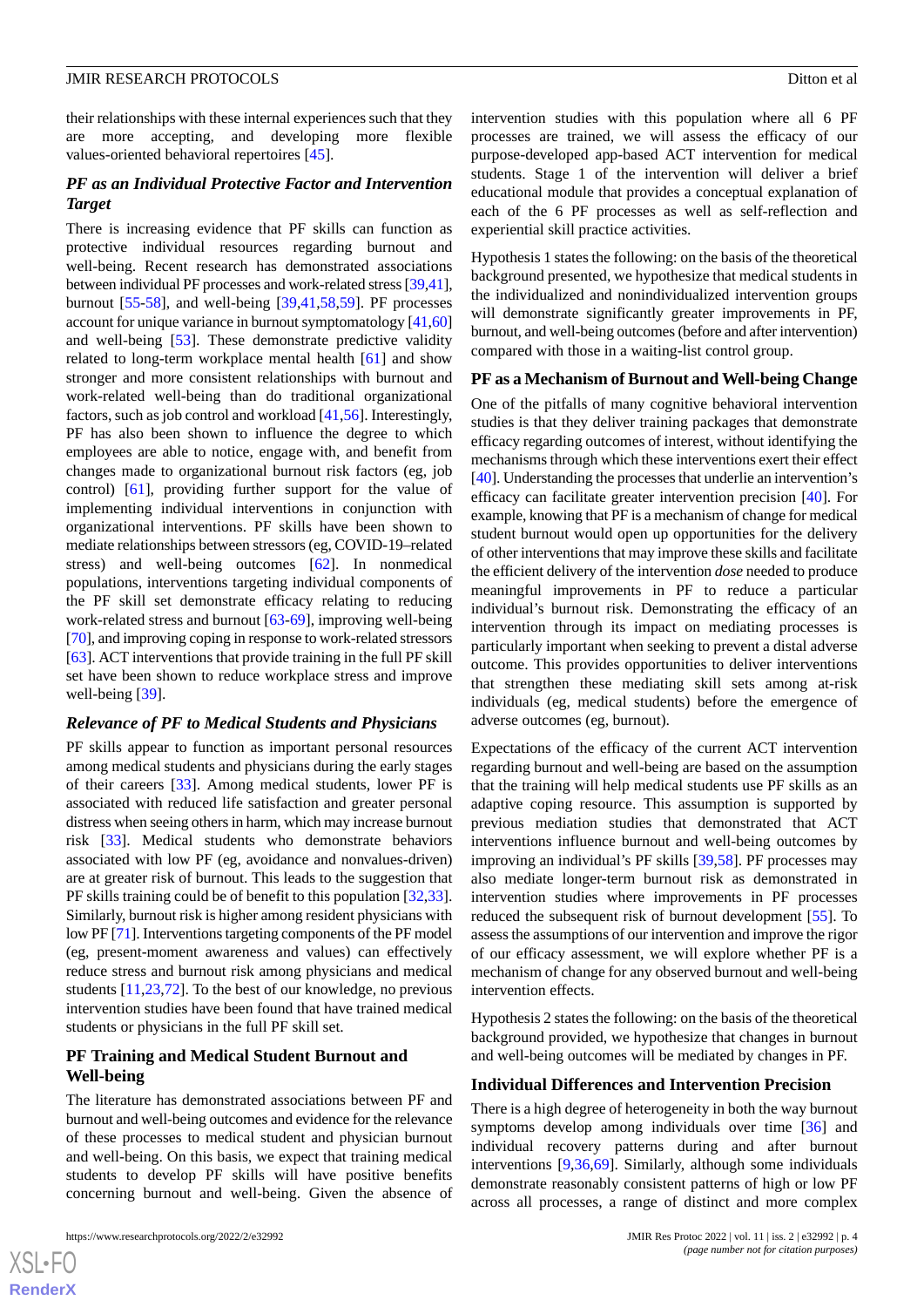profiles of flexibility and inflexibility have recently been observed [\[47](#page-12-7),[48](#page-12-6)[,53](#page-12-11),[60\]](#page-12-16). Each of these unique PF profiles demonstrates different relationships with a range of ill-being and well-being outcomes [\[47](#page-12-7)[,48](#page-12-6)[,53](#page-12-11)]. These findings demonstrate that individuals might require different types of interventions that target their individual risk factors to experience improvements in burnout risk and well-being outcomes [[36](#page-11-15)[,37](#page-11-16),[47](#page-12-7)[,69](#page-13-0),[73\]](#page-13-4). This poses problems for static interventions that provide the same training for all individuals, as it means that some may not receive the type or amount of training they need, and others may receive more training than necessary [[40](#page-11-19)[,69](#page-13-0)]. Furthermore, interventions that are highly effective for some individuals, but not others, might not be further developed and disseminated because they fail to demonstrate efficacy at the group level [[69\]](#page-13-0).

As such, there are increasing calls by leading researchers for the use of individualized intervention methodologies, whereby an intervention is tailored to target the identified needs of each individual [[40\]](#page-11-19). Individualized interventions can be delivered with a higher degree of precision than static interventions, providing the potential for superior efficacy and efficient resource allocation [\[74](#page-13-5)]. To address individual-level differences in this study, we will adopt a *treatment utility* methodology that compares an individualized version of the PF skills training app with a nonindividualized version [[40\]](#page-11-19). Stage 1 of the intervention will deliver a static PF training module, and stage 2 will provide access to a library of short PF skills training activities that participants can access *on demand*. Participants receiving the individualized intervention will practice activities from the PF skill set that aligns with their identified needs during each training session, whereas those receiving the nonindividualized intervention will receive nontargeted training from any of the PF skill sets. This approach addresses individual differences in PF at the intervention level, allowing us to compare burnout and well-being outcomes between individualized and nonindividualized groups. A recent study using a similar methodological design demonstrated that an individualized version of a PF intervention was more effective than a nonindividualized version in reducing general psychological distress and improving mental health outcomes [[75\]](#page-13-6). We expect that an individualized intervention will address the problem of individual heterogeneity by delivering more relevant and precisely targeted intervention skills than the nonindividualized version.

Hypothesis 3 states the following: we hypothesize that medical students in the individualized intervention group will demonstrate significantly greater improvements in PF, burnout, and well-being outcomes (before and after intervention) than those in the nonindividualized group.

#### **App-Based Intervention Delivery**

Review studies of individual resource-building interventions for medical students highlight the need to explore the efficacy of delivering interventions using nontraditional methods, (eg, smartphone apps) [[23\]](#page-11-4). To the best of our knowledge, there are no published studies assessing the efficacy of smartphone app-based cognitive behavioral interventions for burnout or well-being among medical students or physicians. We adopted this mode of delivery for 5 main reasons. First, app-based platforms facilitate the tailoring of interventions to the needs of each participant, providing opportunities to deliver targeted skills training activities appropriate to the individual's needs in a particular moment [\[75](#page-13-6)]. Second, research indicates that medical students tend not to seek support for burnout owing to the perceived stigma related to mental health and beliefs that others will see them as weak or unable to cope with working in the field [[24](#page-11-5)[,34](#page-11-22)]. App-based interventions have the potential to provide greater acceptability to students with these concerns by allowing them to maintain discretion, anonymity, and privacy while engaging in an intervention [\[34](#page-11-22)]. Third, the time requirements of participating in well-being programs can also be a barrier to engagement among medical students [[76\]](#page-13-7). App-based formats facilitate the delivery of short training activities and flexible completion options, which may buffer the impact of time-related barriers [\[34](#page-11-22)]. Fourth, there is evidence supporting the acceptability and efficacy of web-based PF interventions among university students as well as the capacity for such interventions to promote intervention engagement [\[75](#page-13-6)]. Finally, app-based interventions can be favorable to stakeholders because of their scalability, making them accessible to large numbers of individuals [[18\]](#page-11-0). This is particularly important in circumstances where access to health care personnel is limited or where face-to-face interventions are not practical or possible (eg, during a global pandemic).

# *Methods*

# **Study Setting**

This study will be conducted with the first-, second-, fourth-, and fifth-year undergraduate medical students enrolled in the Joint Medical Program (JMP) at the University of Newcastle and University of New England, Australia, which included 778 enrolled students in June 2021.

#### **Study Design**

This study will adopt a 3-arm, parallel, partially blinded (participants), randomized controlled design.

All participants will complete a brief educational session that introduces the potential benefits of PF skills relating to burnout and well-being. Following this, they will be randomized into 1 of the 3 intervention arms using a 1:1:1 allocation ratio. Randomization will be conducted within the app. The three intervention arms are as follows: (1) individualized intervention, (2) nonindividualized intervention, and (3) waiting list. [Figure](#page-5-0) [1](#page-5-0) outlines the participants' timeline for this study.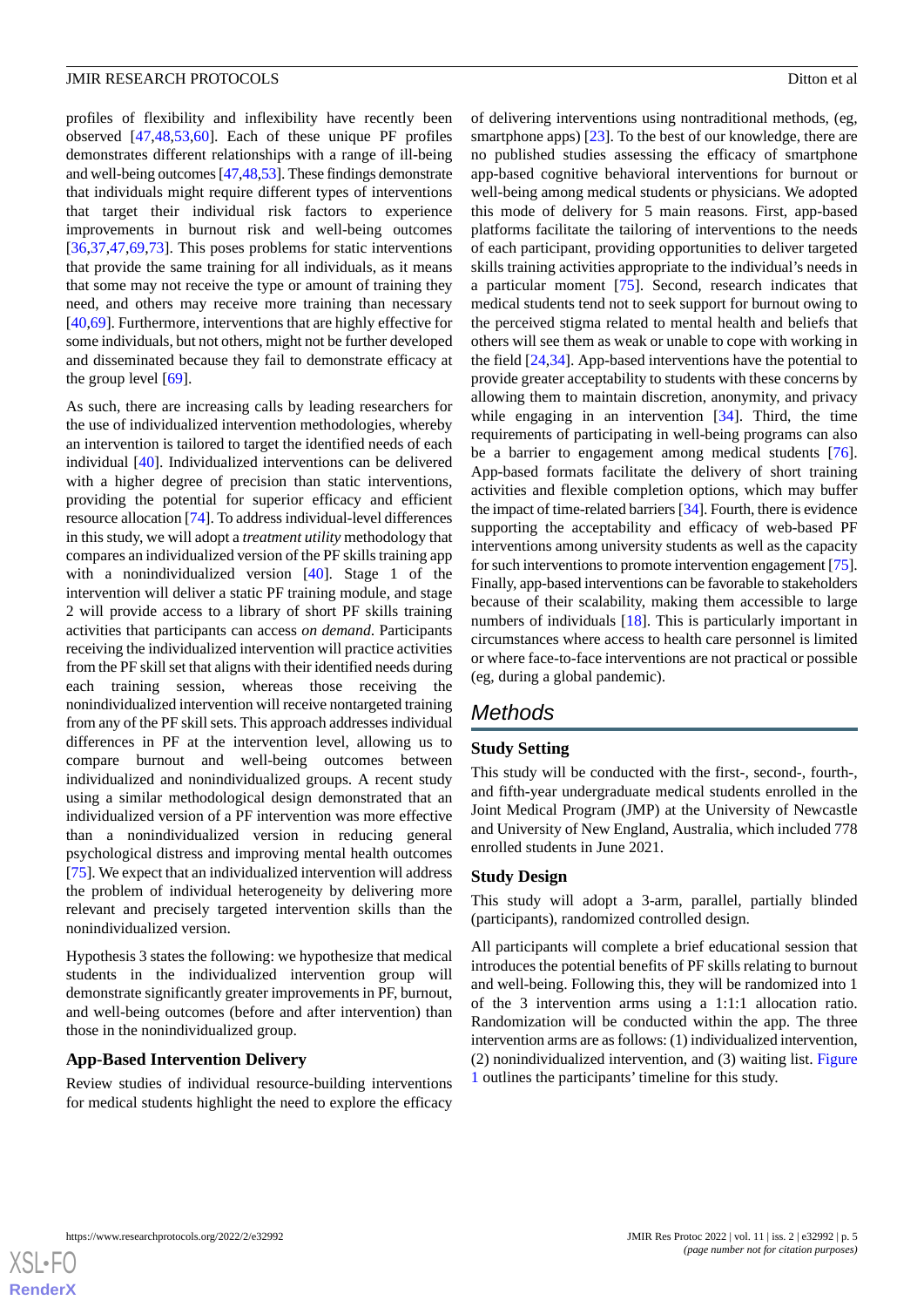#### <span id="page-5-0"></span>**Figure 1.** Participant timeline.



#### **Sample Size**

[XSL](http://www.w3.org/Style/XSL)•FO **[RenderX](http://www.renderx.com/)**

We conducted a power analysis to determine an appropriate sample size for a repeated measures multivariate analysis of variance (3 groups; measuring 2 time points [baseline and after the intervention]; high correlation between pre- and postintervention measures, 0.6). The calculation allowed for a small but still clinically meaningful effect size (0.25), given that this is the most conservative approach. For power of 80% and Cronbach  $\alpha$  of .05, the total required sample size is 117 (39) per intervention arm). We allow for an attrition rate of up to 30% and set our target recruitment sample size at 153 participants (51 per intervention arm).

#### **Eligibility**

Participants will be eligible and included if they are enrolled in the first, second, fourth, or fifth year of the JMP at the University of Newcastle or enrolled in the first, second, fourth, or fifth year of the JMP at the University of New England and have regular access to a reliable internet connection and have regular access to an electronic device that is compatible with app use (smartphone or tablet). Third-year students will not be recruited for this trial, as this cohort was previously invited to participate in a pilot trial of the app intervention.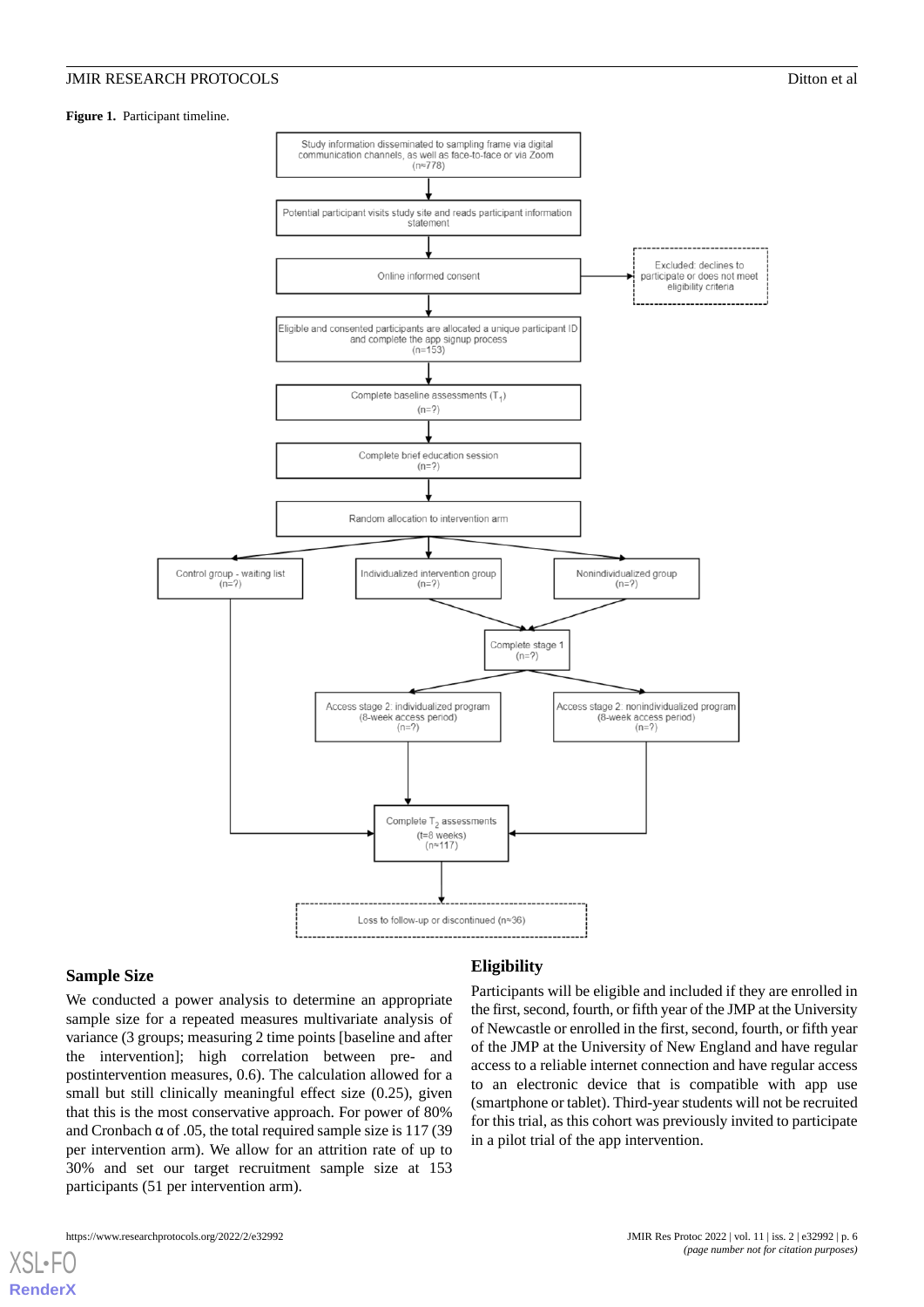#### **Recruitment and Enrollment Procedures**

Eligible students will be invited to participate in the study via the universities' digital media and communication channels, including internal departmental mailing lists and e-newsletters, blackboard sites, and brief information sessions presented verbally by a researcher who is not connected with the JMP. Participation will be voluntary.

Students who are interested in participating will access the enrollment and consent page using a URL or QR code. The eligibility, consent, and enrollment processes will be conducted using REDCap (Research Electronic Data Capture; Vanderbilt University). Eligible participants should read the participant information statement on the web. Those who elect to participate will provide their consent via e-consent. Once consented and

enrolled, participants will complete a brief demographic questionnaire, following which they will be assigned a unique participant ID and receive instructions for downloading the app. The app will be available for download through the App Store (Apple) and Play Store (Android).

#### **Data Collection Tools and Procedures**

Data will be collected at two time points:  $T_1$  (baseline) and  $T_2$ (following the completion of the app-based intervention, commencing 8 weeks after baseline)

Study data will be collected via the app, which will record participant responses to questionnaires as well as app use data. [Table 1](#page-6-0) shows the administration time points for each outcome measure.

<span id="page-6-0"></span>

| <b>Table 1.</b> Outcome measures and administration time points. |
|------------------------------------------------------------------|
|------------------------------------------------------------------|

| Outcome                                                      | Assessment                                                                        | Baseline $(T_1)$ | After the intervention $(T_2)$ | Every log-in (stage 2) |
|--------------------------------------------------------------|-----------------------------------------------------------------------------------|------------------|--------------------------------|------------------------|
| Demographics                                                 | Demographics                                                                      | √                |                                |                        |
| Burnout                                                      | Maslach Burnout Inventory–General<br>Survey for Students                          | ✓                |                                |                        |
| Well-being                                                   | Mental Health Continuum–Short Form √                                              |                  |                                |                        |
| Psychological flexibility and<br>psychological inflexibility | Multidimensional Psychological Flexibil- $\checkmark$<br>ity Inventory–Short Form |                  |                                |                        |
| Depression, anxiety, and stress                              | Depression Anxiety and Stress Scale-21 $\checkmark$                               |                  |                                |                        |
| Current psychological flexibility<br>difficulty              | Check-in assessment                                                               |                  |                                | ✓                      |
| Activity acceptability                                       | Like or dislike                                                                   |                  |                                | √                      |

# **Demographic Information**

The following demographic information will be collected from the participants: age, gender, university enrollment status, indigenous status, work history, previous history of burnout, current engagement in psychological therapy or other treatment, and self-rating (5-point Likert scale) of current physical health, diet, and self-care behavior.

#### **Primary Outcome: Burnout**

We will assess burnout using the 3-factor Maslach Burnout Inventory–General Survey for Students [\[77](#page-13-8)]. This 16-item self-report questionnaire assesses the degree to which participants are experiencing each of the following burnout components: *Exhaustion,* stress; *Cynicism,* attitude; and *Academic Inefficacy,* achievement. The Maslach Burnout Inventory scale is valid [[2\]](#page-10-1), and the reliability of the Maslach Burnout Inventory–General Survey for Students has been demonstrated among a sample of medical students from the United States [[76\]](#page-13-7).

#### **Secondary Outcome: Well-being**

Reducing burnout risk via the enhancement of PF processes is the primary goal of the skill development program, however, it is also known that PF tends to improve well-being outcomes. This is an important goal because psychological health is not only reflected by the absence of adverse outcomes but also by the presence of well-being [[78\]](#page-13-9). A secondary goal of the

[XSL](http://www.w3.org/Style/XSL)•FO **[RenderX](http://www.renderx.com/)**

intervention program is to facilitate improved well-being among the participants. We will assess well-being using the Mental Health Continuum–Short Form [[78\]](#page-13-9). This 14-item self-report questionnaire assesses the frequency of well-being experiences during the previous month. The scale has demonstrated validity [[78\]](#page-13-9), reliability [\[75](#page-13-6),[79\]](#page-13-10), and sensitivity to changes in web-based intervention studies [[80\]](#page-13-11).

#### **Process Outcome: PF**

We will assess PF and psychological inflexibility (PI) using the Multidimensional PF Inventory–Short Form [[47\]](#page-12-7). This 24-item self-report questionnaire assesses the frequency of each PF and PI experience during the previous 2 weeks. In addition to global PF and PI scores, individual subscale scores can be calculated for each of the 6 PF and 6 PI processes. The scale has demonstrated validity [[53\]](#page-12-11) and reliability [\[81](#page-13-12)] and is responsive to changes over time [\[47](#page-12-7)].

#### **Depression, Anxiety, and Stress**

Depressive symptoms, anxiety, stress, and general negative affectivity will be screened as secondary outcomes for two key reasons: (1) for comparison purposes with previous similar studies and (2) to explore whether these factors are related to engagement in the intervention as has been observed in previous studies [\[82](#page-13-13)]. We will assess these symptoms using the Depression Anxiety and Stress Scale-21 [[83\]](#page-13-14). This valid and reliable 21-item self-report questionnaire assesses the degree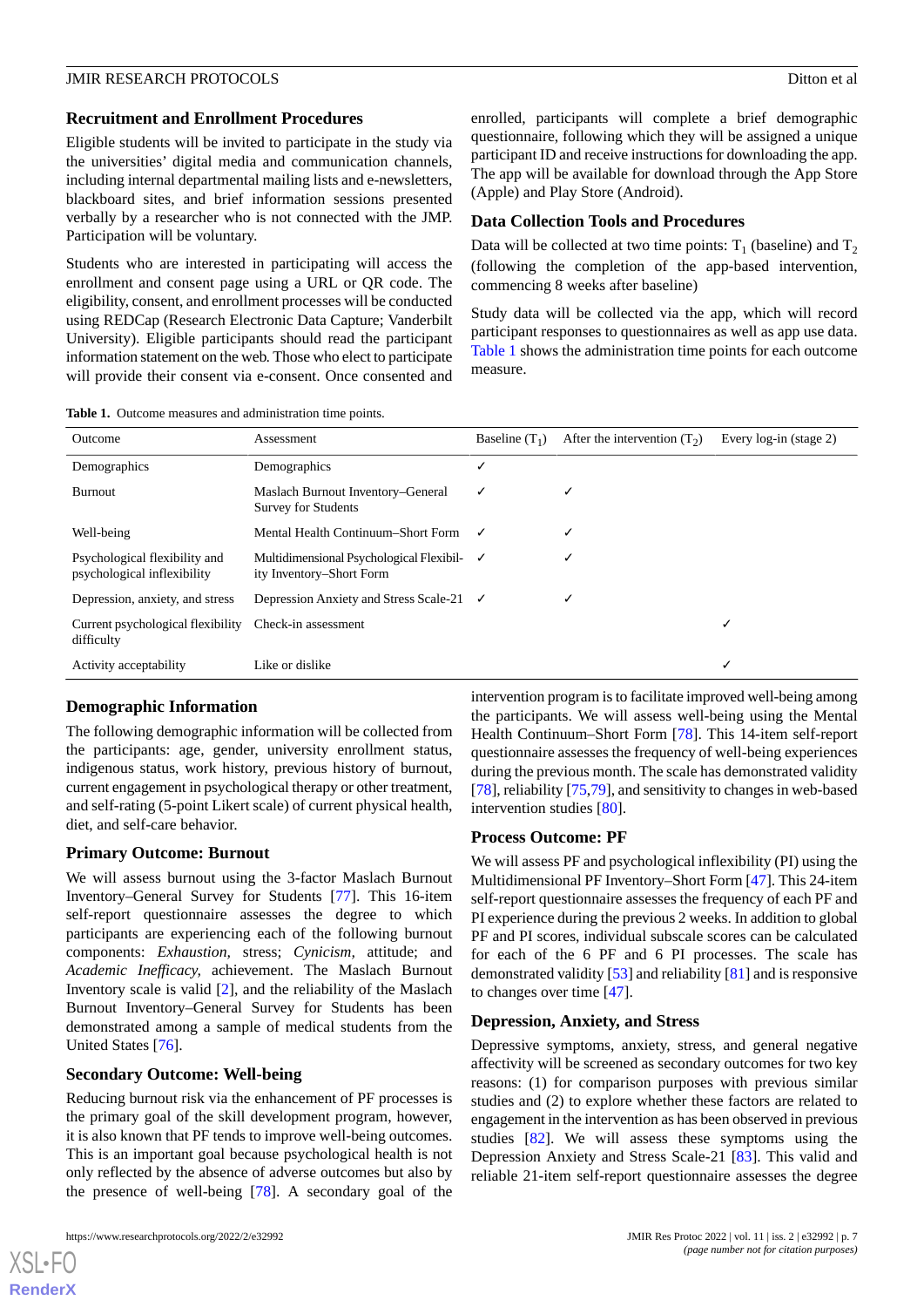of symptoms of depression, anxiety, and stress during the previous week and a general negative affectivity factor [\[84](#page-13-15)].

# **Engagement Data**

We will assess the following behavioral engagement metrics using app use data.

# *Recruitment*

The number of participants who enroll in the study during the recruitment period will be assessed.

# *Adherence*

The proportion of recruited participants who meet adherence requirements, defined as the completion of stage 1 and engagement in at least four skill activities during stage 2 (individualized vs nonindividualized analyses only), will be assessed.

# *Attrition*

We will assess attrition at all stages of the program: enrolled but did not sign-up to use the app, did not complete  $T_1$ assessments, did not complete brief educational module, did not complete stage 1, did not complete adherence requirements for stage 2 (individualized vs nonindividualized analyses only), and did not complete  $T_2$  assessments.

# *App Engagement Frequency*

The frequency of participant engagement with components of the app during stage 2 will be assessed using the following: app log-ins, check-in assessments completed, skill activities completed, and skill activities completed per log-in.

# *Individual Skill Activity Feedback*

Following the completion of each stage 2 skill activity, participants will be asked to indicate whether they *liked* the activity by selecting either a thumbs-up (like) or thumbs-down (dislike) icon.

# **Intervention**

# *PF Model: ACT Intervention*

This study will deliver an ACT PF skills training intervention in written and audio formats via a web-based app. ACT facilitates the development of individual PF skills for nonclinical populations, promoting and facilitating actions that support individual well-being [[52](#page-12-21)[,67](#page-13-16)]. Rather than defining uncomfortable internal experiences (eg, thoughts, emotions, and physical sensations) as *symptoms* that need to be changed or eliminated, ACT focuses on altering the way individuals relate to these internal experiences [[46,](#page-12-5)[85](#page-13-17)] and empowering them to respond in ways that are more adaptive in their own lives [[86\]](#page-13-18). This is accomplished through activities that normalize challenging internal experiences as well as training individuals to strengthen present-moment awareness, recognize the influence of their internal experiences over their actions, learn to alter unworkable responses to these internal experiences, and develop more flexible behavioral repertoires that are consistent with their personally chosen values [[45](#page-12-4)[,46](#page-12-5),[85](#page-13-17)[,86](#page-13-18)].

ACT is conceptually well defined and links its interventions to the mechanisms through which it purportedly elicits change (ie,

 $XS$ -FO **[RenderX](http://www.renderx.com/)** the 6 PF processes and their corresponding inflexibility processes) [\[87](#page-13-19)]. The components of an ACT intervention include the following: present-moment awareness (mindfulness), cognitive defusion, self-as-context, acceptance, values, and committed action.

Two clinical psychologists (first and second authors: ED and BK) with extensive training and experience with ACT interventions and the PF model designed the app intervention. The piloting of the intervention among a small cohort of medical students at the University of Newcastle indicated high acceptability and usability.

# *Intervention Stages*

All participants will complete a brief introductory session that provides education about burnout, psychological well-being, and PF skills (approximately 10 minutes). Participants will then be randomly allocated to the waiting list, individualized intervention, or nonindividualized intervention arm. Participants who are allocated to the individualized and nonindividualized groups will have access to the 2-stage app for 8 weeks.

Stage 1 (Learn the Concepts) presents a conceptual overview of each PF process and provides a framework through which participants can understand the rationale and potential personal relevance of the skills they will be practicing in stage 2. During stage 1, participants are given opportunities to practice each PF skill set. Depending on whether participants choose to complete these optional skill activities, the completion time for stage 1 is approximately 30 to 60 minutes and can be completed over more than one sitting. The completion of stage 1 will unlock access to stage 2.

During stage 2 (Learn the Behaviors), participants will have access to *on demand* PF skills training. They will be asked to complete a check-in assessment each time they access the app, to assess which PF process they are currently experiencing the most difficulty with. For the individualized intervention arm, a participant's check-in assessment response at each log-in will be used to individualize their intervention. That is, participants will receive access to training in whichever skill they report having the most difficulty with in that moment. Participants will be directed to a dashboard that gives them access to all the available skill activities for their identified PF process (eg, if a participant identifies that they are having difficulty attending to the present moment, they will be presented with the present-moment awareness dashboard). Participants may then select an activity or have the app select a random activity for them from within the targeted PF skill set. This method is similar to one adopted in a recent study assessing a web-based ACT intervention for anxiety and depression [\[75](#page-13-6)]. For the nonindividualized intervention arm, check-in assessment responses *will not* be used to select a targeted PF skill set for the participant's training during that session. Rather, participants will be directed to any of the PF process dashboards at random.

Upon the completion of a stage 2 skill activity, participants will be asked if they would like to complete another activity. If they select *yes,* those in the individualized group will return to the dashboard of the PF process identified at check-in and may repeat the aforementioned activity selection process. Participants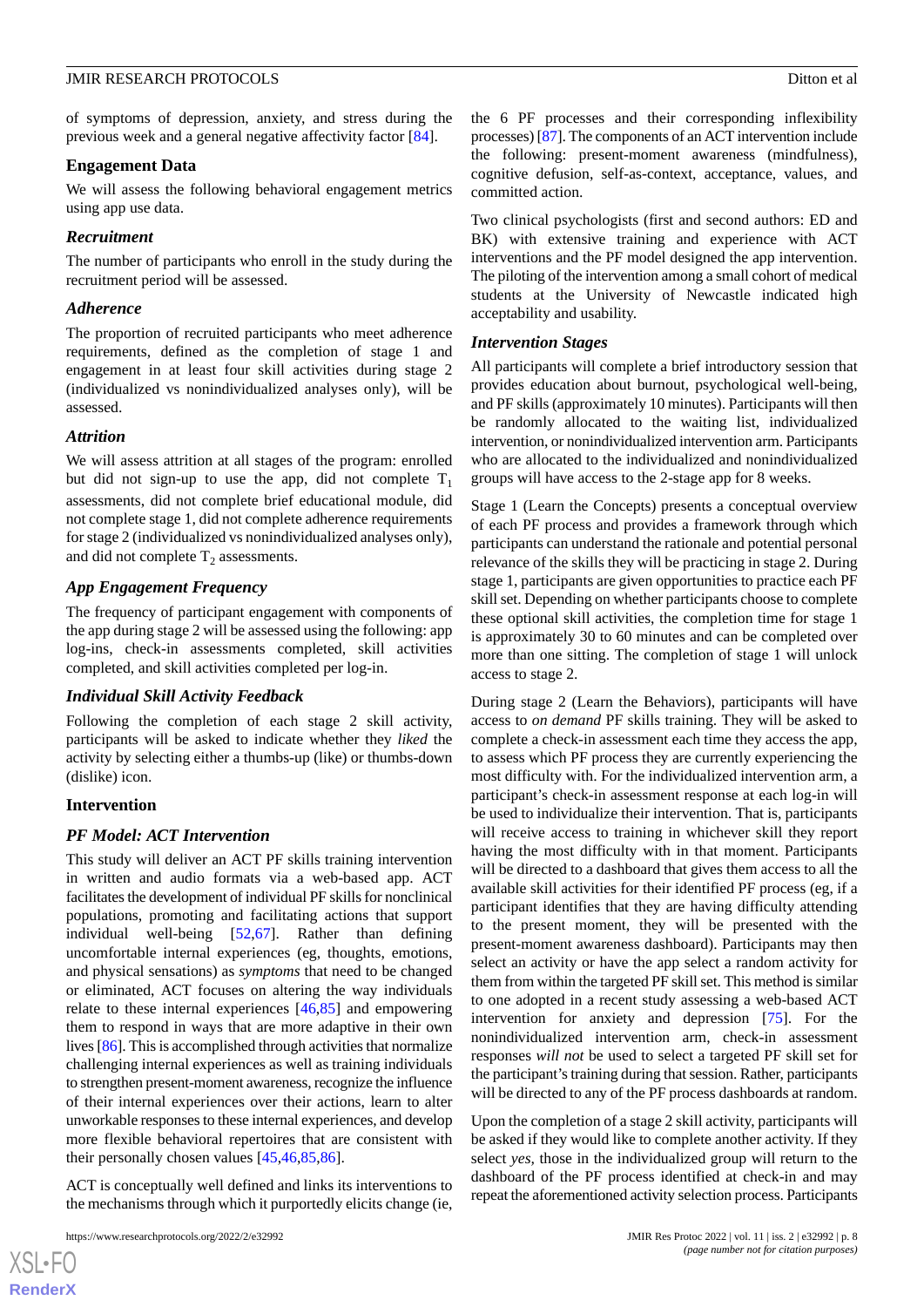in the nonindividualized group will be presented with another random activity. Participants may complete as many activities as they choose, but will be asked to complete at least four stage 2 skill activities during their 8-week period of access to the app.

Each of the 6 PF dashboards includes 20 brief (2-7 minutes) experiential skill-building activities, resulting in a total of 120 activities available in stage 2. The inclusion of this number of activities was guided by previous studies, indicating that 28 activities were too few [[88\]](#page-14-0) and 136 activities were sufficient [[75\]](#page-13-6). An example activity for each skill set is provided in [Multimedia Appendix 1](#page-10-15), along with the activity aims as they relate to the PF processes.

#### **App Engagement**

Previous piloting of this intervention by our research team indicated that self-reported acceptability by medical students did not necessarily correspond with regular behavioral engagement with the app. Pilot findings showed high engagement in stage 1 but lower than expected engagement in stage 2. Facilitating ongoing user engagement is a known challenge for developers of app-based mental health interventions [\[89](#page-14-1)]. The current version of the intervention incorporates the pilot study participants' feedback and suggestions to enhance engagement for the RCT. This includes ensuring that participants are clear about what to expect throughout the intervention, providing clear indicators of progress and achievement, providing opportunities for personally relevant interactive learning and self-reflection, delivering in-app reminder notifications (push notifications), and delivering information in multiple forms where possible (eg, written and audio) to accommodate individual learning preferences and situational conditions. The app will also encourage engagement through the provision of positive reinforcement when a participant completes certain activities or completes a particular number of activities (eg, an achievement badge acknowledging their commitment and the benefits of practice).

#### **Data Analysis**

Descriptive and inferential statistics will be used to describe demographic, outcome, and app engagement data. To assess hypotheses 1 to 3, modeling to examine treatment efficacy with follow-up outcomes will be performed, using mixed models (with appropriate distribution and link function), including a random intercept for participants to account for repeated measures. Descriptive analyses will be performed for use data obtained from the app platform to assess engagement, including engagement frequency and retention and adherence rates.

# **Institutional Review Board Approval**

This research methodology was peer reviewed and approved by the School of Medicine and Public Health at the University of Newcastle, in accordance with the Australian Code for the Responsible Conduct of Research. The study will be conducted according to the National Health and Medical Research Council National Statement on Ethical Conduct in Human Research (2007). Ethics approval was granted by the University of Newcastle Human Research Ethics Committee (approval ID: H-2020-0311) on July 13, 2021, and ratified by the University of New England Human Research Ethics Committee.

# *Results*

Recruitment for this study occurred between August 2021 and September 2021. Data collection for this sample was completed during December 2021. The study results will be available within 12 months of the final data collection date (ie, results are expected to be available by late 2022). The findings will be disseminated to stakeholders by using various methods, including the lead author's doctoral dissertation, peer-reviewed journals, academic conferences, and other verbal and digital communication channels.

# *Discussion*

#### **Overview**

The main aim of this study is to assess whether an app-based ACT intervention is effective in reducing burnout and improving well-being among medical students. On the basis of the literature outlined in the *Introduction*, we expect that students in the intervention groups will demonstrate improved burnout and well-being outcomes compared with students in the waiting-list control group. We will also examine whether changes in burnout and well-being are mediated by PF, which is the hypothesized mechanism of change targeted by the intervention. We will further evaluate whether an individualized version of the intervention is more effective than a nonindividualized version. The individualized version focuses on delivering PF skill activities that specifically target individual participants' needs each time they access the app; therefore, we hypothesize that this version will be more effective in improving all outcomes than the nonindividualized version.

This study responds to an identified need for the development of early intervention initiatives that could prevent burnout and improve well-being among medical students by targeting modifiable individual risk factors [[20](#page-11-2)[,22,](#page-11-20)[29](#page-11-10)[-31](#page-11-12)[,33](#page-11-21)[,38](#page-11-17)]. Although there has been an increase in the number of studies assessing such interventions in recent years [[23\]](#page-11-4), there is a need for more rigorous approaches that can clarify optimal intervention targets and methods [[23,](#page-11-4)[90](#page-14-2)]. We contribute to existing research by delivering a PF intervention based on sound principles of behavioral science, adopting a robust randomized controlled design, assessing mediators of changes in outcomes, and addressing heterogeneity among individuals by assessing the potential additive benefits of an individualized intervention approach. Our intervention builds on existing research demonstrating the involvement of PF processes as predictors, moderators, and mediators of burnout and well-being outcomes [[11,](#page-10-8)[55-](#page-12-13)[58](#page-12-14)[,63](#page-12-20)-[67,](#page-13-16)[69](#page-13-0),[70,](#page-13-1)[72](#page-13-3)]. There is evidence that PF is an individual resource of relevance to burnout and well-being among medical students and physicians [[23,](#page-11-4)[32](#page-11-13),[33,](#page-11-21)[71](#page-13-2),[72\]](#page-13-3); however, we are unaware of any published RCTs assessing the benefits of training the full PF skill set within this population to date. To the best of our knowledge, this is also the first individualized app-based skills training intervention targeting burnout prevention and well-being among medical students.

```
XSI - F(RenderX
```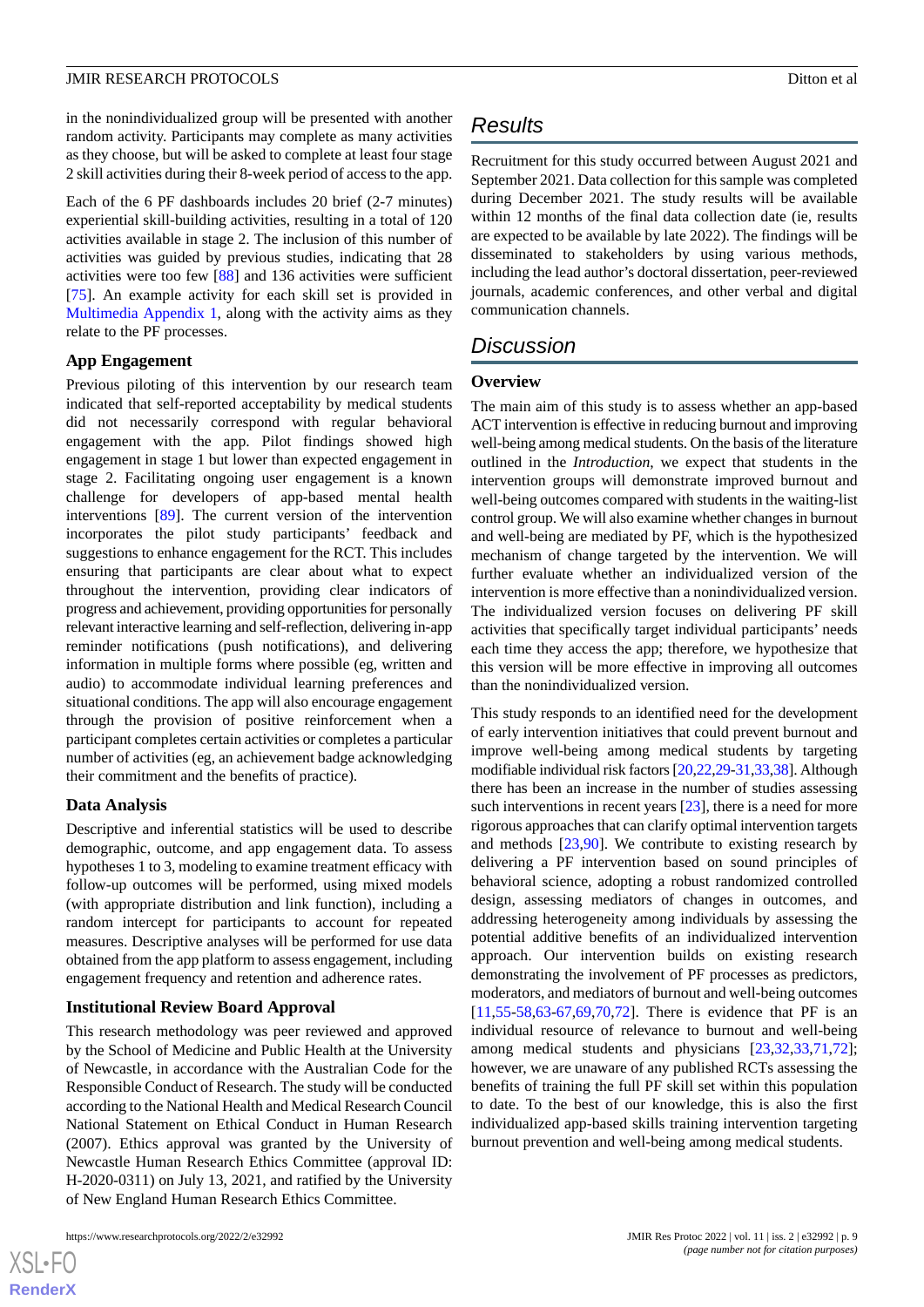### **Contributions and Theoretical Implications**

The demonstration of full or partial support for our hypotheses will provide important information regarding the strategies for improving burnout and well-being during undergraduate medical training. If the ACT intervention demonstrates efficacy regarding burnout and well-being outcomes, this would strengthen the evidence base for PF as a modifiable psychological resource of importance among medical students. It would also be the first study to demonstrate the benefits of providing PF skills training to this group. This finding would also contribute to the growing body of literature supporting the general role of PF skills in maintaining a healthy career [[55](#page-12-13)[-58](#page-12-14),[63-](#page-12-20)[67](#page-13-16),[69,](#page-13-0)[70](#page-13-1)[,72](#page-13-3)]. Furthermore, demonstrating that the intervention exerted its effect on outcomes via its capacity to improve individual PF processes would have important implications for burnout prevention research. If PF is identified as a mediator of burnout and well-being outcomes among medical students, future interventions could specifically target PF skills as a preventive measure. This approach could offset the risk of burnout *before* symptoms emerge and proactively improve well-being. The identification of PF as a mediating process would provide a metric for assessing an individual's potential degree of burnout risk and their responsiveness to a preventive intervention.

The study findings could also have implications for intervention precision. This is important for stakeholders seeking to deliver initiatives as effectively and efficiently as possible, and medical students seeking time-efficient and personally relevant training [[76\]](#page-13-7). Identifying mediators of burnout and well-being outcomes could facilitate the precise delivery of only the training components necessary to generate changes in the mediating processes, allowing for the elimination of extraneous components [\[37](#page-11-16),[40\]](#page-11-19). Findings regarding the potential additive benefits of individualized intervention have further implications for intervention precision. Static interventions experience the problem of delivering the same training components to all participants, without sensitivity to the differences in individual training needs [\[37](#page-11-16),[40\]](#page-11-19). Previous research has demonstrated the benefits of individualized PF interventions over nonindividualized versions regarding other outcomes (eg, depression and anxiety [[75\]](#page-13-6)). Replicating these findings for burnout and well-being outcomes would further support the importance of accounting for individual differences when developing interventions and demonstrate an effective method for doing so.

Finally, the delivery of this intervention via an app is a unique approach, and to the best of our knowledge, there are no published RCTs assessing an intervention of this nature with medical students. The demonstration of the efficacy of an app-based intervention for medical student burnout and well-being provides a potential solution to the problem of delivering well-being resources to this group. App-based interventions address a range of challenges by offering

accessibility, privacy, time efficiency, precision, and scalability. These findings are important to both organizational stakeholders and medical students seeking strategies for building sustainable work-related well-being.

# **Limitations**

Although the study represents a rigorous and robust contribution to the existing literature, there are potential limitations. This study will assess the outcomes at baseline and following the completion of the intervention. This may not allow sufficient time for burnout or the well-being–related benefits of the intervention to manifest. As such, we intend to conduct subsequent follow-up studies with consenting participants to assess the long-term outcomes. As previously noted, early piloting of the intervention highlighted engagement issues regarding stage 2 of the intervention. Although we believe we have rectified these issues based on feedback from the pilot study, it is possible that participant engagement in stage 2 might be limited. This would hinder our efforts to assess the differences between individualized and nonindividualized versions. Additionally, the problem that we are seeking to address could further hinder engagement in this study, with stressed students potentially being less likely to maintain their participation over time. Early piloting suggests that short intervention components are a positive factor in facilitating intervention engagement among medical students but that time constraints might adversely impact the completion rates of postintervention outcome measures.

We anticipate that the intervention will produce positive outcomes, but there is a risk of the misuse of such findings. As previously noted, interventions empowering students and physicians to build psychological well-being should be incorporated into broader prevention initiatives that take steps to mitigate modifiable external burnout risk factors. However, organizations might overemphasize the role of individual interventions, placing the burden of burnout prevention solely on medical students and physicians. We advocate against the use of this type of training as a stand-alone intervention but rather as a component of a broader strategy that includes organizational-level changes where needed [\[29](#page-11-10)].

# **Conclusions**

This study will contribute to the existing literature aiming to elucidate effective methods for improving medical student well-being and preventing burnout and identifying whether PF is a worthy target of future interventions. We offer a unique method of intervention delivery that can deliver individualized skills training with precision, in a way that is acceptable and scalable among medical student populations. This research has the potential to provide a strong foundation upon which to establish preventive resources and interventions for medical students and professionals, which could offset the broader consequences of burnout for individuals, organizations, patients, and the global economy.

#### **Acknowledgments**

 $XS$  $\cdot$ FC **[RenderX](http://www.renderx.com/)**

This research project was funded by the Centre for Rehab Innovations and the Priority Research Centre for Stroke and Brain Injury at the University of Newcastle. We wish to acknowledge the Joint Medical Program (University of Newcastle and University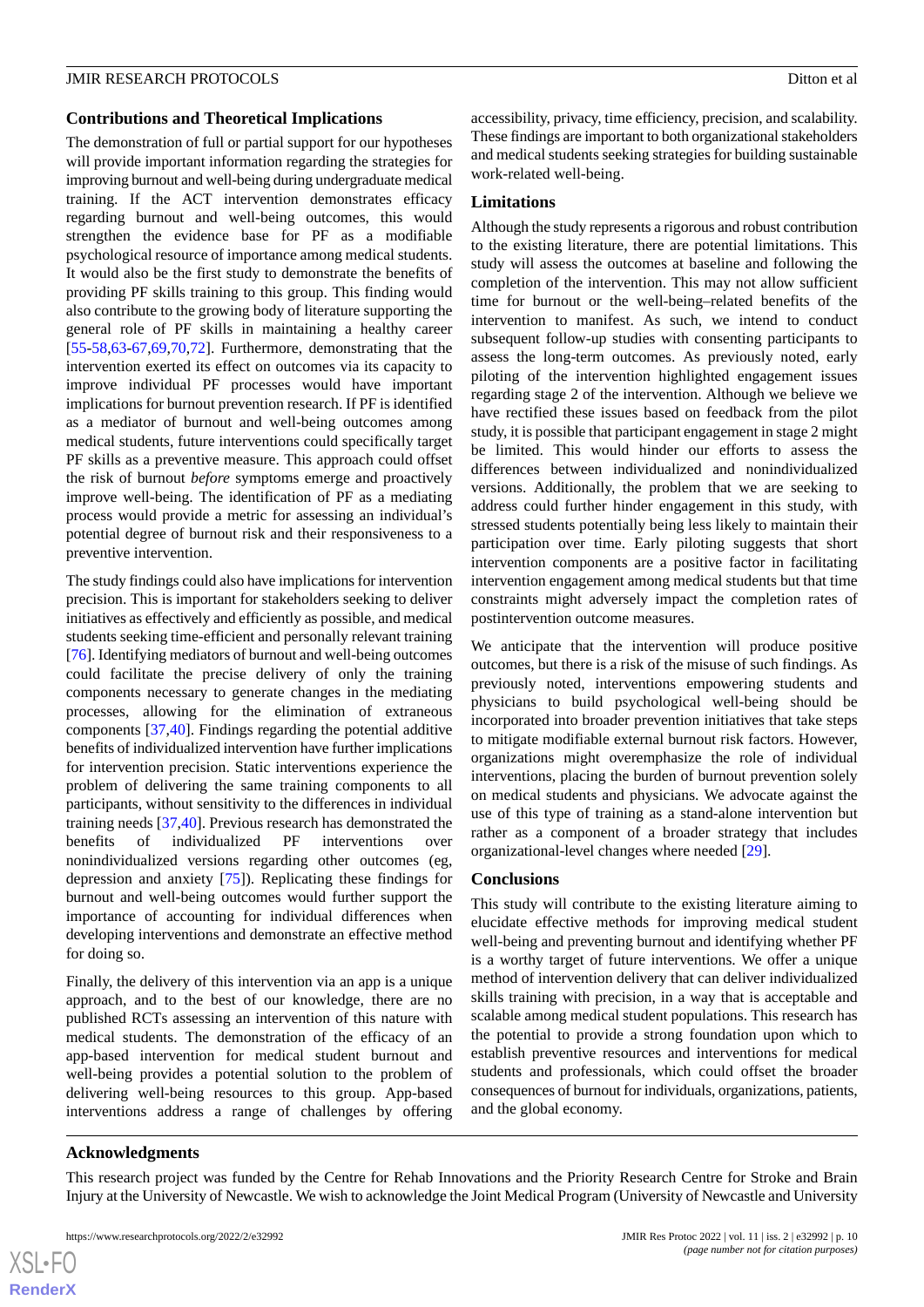of New England) for participating in the study and Cogniss for their commitment to fine-tuning the app throughout the development process. We thank Dr Kerrin Palazzi for advice on statistical methods, Lucy Bailey for providing instrumental support in the administrative aspects of the study, and Dr Rebecca Wyse for conducting an external peer review of the protocol.

# **Authors' Contributions**

ED wrote the manuscript, designed the study protocol, and created the app. ED and BK wrote the intervention content. NH provided consultation on protocol design, power and data analyses, and app usability. GH led stakeholder engagement and provided consultation on the translation of various aspects of the protocol and intervention in the cohort context. MN and FRW oversaw the project. All authors provided input for the protocol design and reviewed the manuscript.

# **Conflicts of Interest**

<span id="page-10-15"></span>None declared.

# **Multimedia Appendix 1**

Aims and example activities for each psychological flexibility skill set. [[DOCX File , 15 KB](https://jmir.org/api/download?alt_name=resprot_v11i2e32992_app1.docx&filename=e2d1dc021bb2e29a4dc9e3f8473f18a2.docx)-[Multimedia Appendix 1\]](https://jmir.org/api/download?alt_name=resprot_v11i2e32992_app1.docx&filename=e2d1dc021bb2e29a4dc9e3f8473f18a2.docx)

# <span id="page-10-0"></span>**References**

- <span id="page-10-1"></span>1. Leiter MP, Maslach C. Latent burnout profiles: a new approach to understanding the burnout experience. Burnout Res 2016 Dec;3(4):89-100 [\[FREE Full text](https://doi.org/10.1016/j.burn.2016.09.001)] [doi: [10.1016/j.burn.2016.09.001\]](http://dx.doi.org/10.1016/j.burn.2016.09.001)
- <span id="page-10-13"></span><span id="page-10-2"></span>2. Maslach C, Jackson SE, Leiter MP. Maslach Burnout Inventory Manual. Sunnyvale, CA: Consulting Psychologists Press; 1996.
- <span id="page-10-3"></span>3. Kishita N, Shimada H. Effects of acceptance-based coping on task performance and subjective stress. J Behav Ther Exp Psychiatry 2011 Mar;42(1):6-12. [doi: [10.1016/j.jbtep.2010.08.005](http://dx.doi.org/10.1016/j.jbtep.2010.08.005)] [Medline: [21074000](http://www.ncbi.nlm.nih.gov/entrez/query.fcgi?cmd=Retrieve&db=PubMed&list_uids=21074000&dopt=Abstract)]
- 4. Kumar S. Burnout and doctors: prevalence, prevention and intervention. Healthcare (Basel) 2016 Jun 30;4(3):37 [\[FREE](https://www.mdpi.com/resolver?pii=healthcare4030037) [Full text\]](https://www.mdpi.com/resolver?pii=healthcare4030037) [doi: [10.3390/healthcare4030037\]](http://dx.doi.org/10.3390/healthcare4030037) [Medline: [27417625](http://www.ncbi.nlm.nih.gov/entrez/query.fcgi?cmd=Retrieve&db=PubMed&list_uids=27417625&dopt=Abstract)]
- 5. Maslach C, Leiter MP. Understanding the burnout experience: recent research and its implications for psychiatry. World Psychiatry 2016 Jun;15(2):103-111 [\[FREE Full text](https://doi.org/10.1002/wps.20311)] [doi: [10.1002/wps.20311](http://dx.doi.org/10.1002/wps.20311)] [Medline: [27265691](http://www.ncbi.nlm.nih.gov/entrez/query.fcgi?cmd=Retrieve&db=PubMed&list_uids=27265691&dopt=Abstract)]
- <span id="page-10-5"></span><span id="page-10-4"></span>6. Andel R, Crowe M, Hahn EA, Mortimer JA, Pedersen NL, Fratiglioni L, et al. Work-related stress may increase the risk of vascular dementia. J Am Geriatr Soc 2012 Jan 16;60(1):60-67 [\[FREE Full text](http://europepmc.org/abstract/MED/22175444)] [doi: [10.1111/j.1532-5415.2011.03777.x](http://dx.doi.org/10.1111/j.1532-5415.2011.03777.x)] [Medline: [22175444](http://www.ncbi.nlm.nih.gov/entrez/query.fcgi?cmd=Retrieve&db=PubMed&list_uids=22175444&dopt=Abstract)]
- <span id="page-10-6"></span>7. Schnall PL, Landsbergis PA, Baker D. Job strain and cardiovascular disease. Annu Rev Public Health 1994 May;15(1):381-411. [doi: [10.1146/annurev.pu.15.050194.002121](http://dx.doi.org/10.1146/annurev.pu.15.050194.002121)] [Medline: [8054091](http://www.ncbi.nlm.nih.gov/entrez/query.fcgi?cmd=Retrieve&db=PubMed&list_uids=8054091&dopt=Abstract)]
- <span id="page-10-7"></span>8. Deligkaras P, Panagopoulou E, Montgomery AJ, Masoura E. Job burnout and cognitive functioning: a systematic review. Work Stress 2014;28(2):107-123. [doi: [10.1080/02678373.2014.909545\]](http://dx.doi.org/10.1080/02678373.2014.909545)
- <span id="page-10-8"></span>9. Ahola K, Toppinen-Tanner S, Seppänen J. Interventions to alleviate burnout symptoms and to support return to work among employees with burnout: systematic review and meta-analysis. Burnout Res 2017 Mar;4:1-11 [[FREE Full text](https://doi.org/10.1016/j.burn.2017.02.001)] [doi: [10.1016/j.burn.2017.02.001\]](http://dx.doi.org/10.1016/j.burn.2017.02.001)
- <span id="page-10-9"></span>10. Salvagioni DA, Melanda FN, Mesas AE, González AD, Gabani FL, Andrade SM. Physical, psychological and occupational consequences of job burnout: a systematic review of prospective studies. PLoS One 2017 Oct 4;12(10):e0185781 [[FREE](https://dx.plos.org/10.1371/journal.pone.0185781) [Full text\]](https://dx.plos.org/10.1371/journal.pone.0185781) [doi: [10.1371/journal.pone.0185781](http://dx.doi.org/10.1371/journal.pone.0185781)] [Medline: [28977041](http://www.ncbi.nlm.nih.gov/entrez/query.fcgi?cmd=Retrieve&db=PubMed&list_uids=28977041&dopt=Abstract)]
- <span id="page-10-10"></span>11. West CP, Dyrbye LN, Erwin PJ, Shanafelt TD. Interventions to prevent and reduce physician burnout: a systematic review and meta-analysis. Lancet 2016 Nov;388(10057):2272-2281. [doi: [10.1016/s0140-6736\(16\)31279-x](http://dx.doi.org/10.1016/s0140-6736(16)31279-x)]
- <span id="page-10-11"></span>12. Hassard J, Teoh KR, Visockaite G, Dewe P, Cox T. The cost of work-related stress to society: a systematic review. J Occup Health Psychol 2018 Jan;23(1):1-17. [doi: [10.1037/ocp0000069](http://dx.doi.org/10.1037/ocp0000069)] [Medline: [28358567](http://www.ncbi.nlm.nih.gov/entrez/query.fcgi?cmd=Retrieve&db=PubMed&list_uids=28358567&dopt=Abstract)]
- <span id="page-10-12"></span>13. Shanafelt TD, Kaups KL, Nelson H, Satele DV, Sloan JA, Oreskovich MR, et al. An interactive individualized intervention to promote behavioral change to increase personal well-being in US surgeons. Ann Surg 2014 Jan;259(1):82-88 [\[FREE](http://europepmc.org/abstract/MED/23979287) [Full text\]](http://europepmc.org/abstract/MED/23979287) [doi: [10.1097/SLA.0b013e3182a58fa4](http://dx.doi.org/10.1097/SLA.0b013e3182a58fa4)] [Medline: [23979287](http://www.ncbi.nlm.nih.gov/entrez/query.fcgi?cmd=Retrieve&db=PubMed&list_uids=23979287&dopt=Abstract)]
- <span id="page-10-14"></span>14. Rotenstein LS, Torre M, Ramos MA, Rosales RC, Guille C, Sen S, et al. Prevalence of burnout among physicians: a systematic review. J Am Med Assoc 2018 Sep 18;320(11):1131-1150 [\[FREE Full text\]](http://europepmc.org/abstract/MED/30326495) [doi: [10.1001/jama.2018.12777\]](http://dx.doi.org/10.1001/jama.2018.12777) [Medline: [30326495](http://www.ncbi.nlm.nih.gov/entrez/query.fcgi?cmd=Retrieve&db=PubMed&list_uids=30326495&dopt=Abstract)]
- 15. Frajerman A, Morvan Y, Krebs M, Gorwood P, Chaumette B. Burnout in medical students before residency: a systematic review and meta-analysis. Eur Psychiatry 2019 Jan 01;55:36-42. [doi: [10.1016/j.eurpsy.2018.08.006\]](http://dx.doi.org/10.1016/j.eurpsy.2018.08.006) [Medline: [30384110](http://www.ncbi.nlm.nih.gov/entrez/query.fcgi?cmd=Retrieve&db=PubMed&list_uids=30384110&dopt=Abstract)]
- 16. Kuhn CM, Flanagan EM. Self-care as a professional imperative: physician burnout, depression, and suicide. Can J Anaesth 2017 Feb;64(2):158-168. [doi: [10.1007/s12630-016-0781-0](http://dx.doi.org/10.1007/s12630-016-0781-0)] [Medline: [27910035\]](http://www.ncbi.nlm.nih.gov/entrez/query.fcgi?cmd=Retrieve&db=PubMed&list_uids=27910035&dopt=Abstract)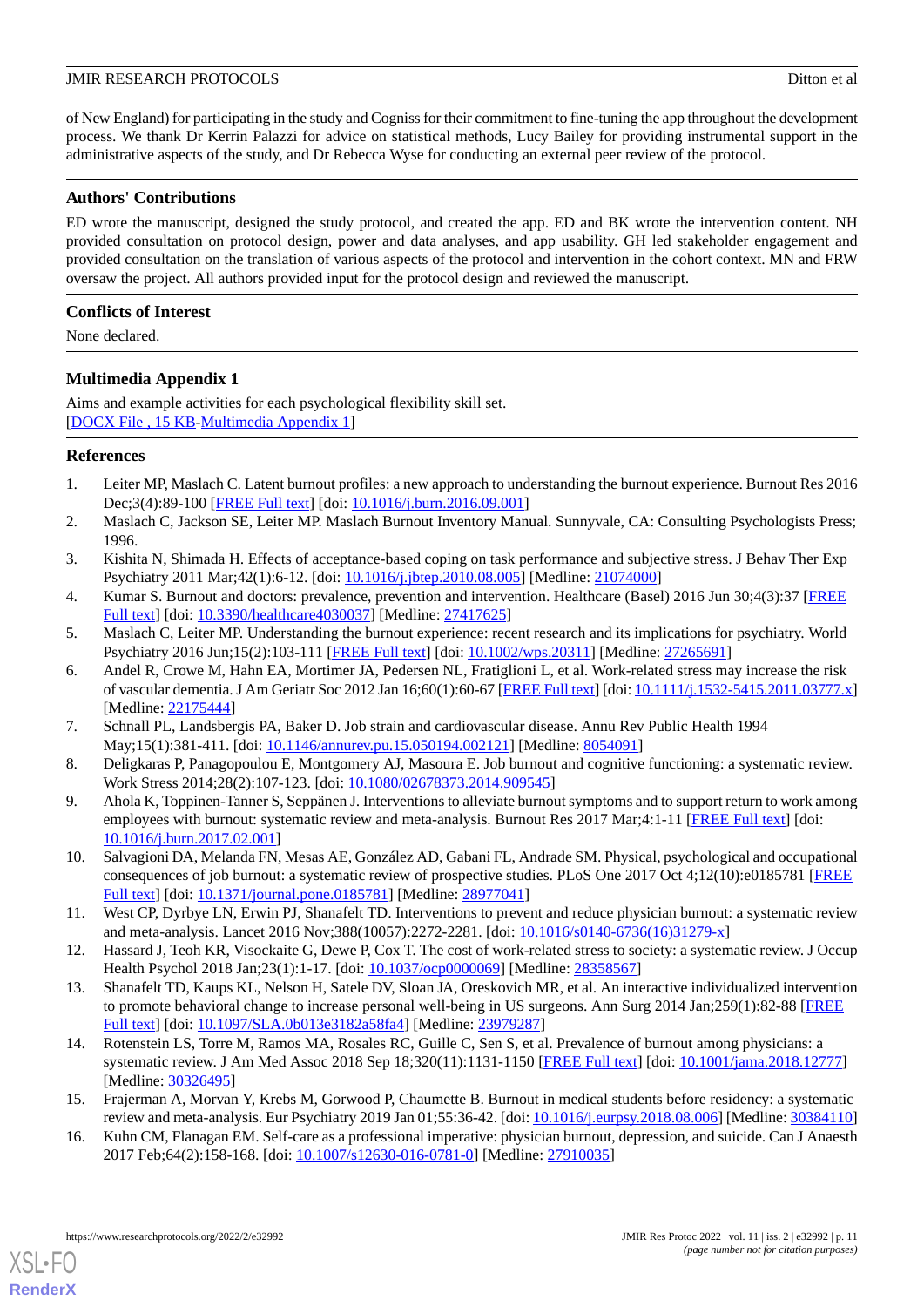- 17. Dyrbye LN, Thomas MR, Massie FS, Power DV, Eacker A, Harper W, et al. Burnout and suicidal ideation among U.S. medical students. Ann Intern Med 2008 Sep 02;149(5):334-341. [doi: [10.7326/0003-4819-149-5-200809020-00008](http://dx.doi.org/10.7326/0003-4819-149-5-200809020-00008)] [Medline: [18765703](http://www.ncbi.nlm.nih.gov/entrez/query.fcgi?cmd=Retrieve&db=PubMed&list_uids=18765703&dopt=Abstract)]
- <span id="page-11-1"></span><span id="page-11-0"></span>18. Harvey SB, Epstein RM, Glozier N, Petrie K, Strudwick J, Gayed A, et al. Mental illness and suicide among physicians. Lancet 2021 Sep;398(10303):920-930. [doi: [10.1016/s0140-6736\(21\)01596-8](http://dx.doi.org/10.1016/s0140-6736(21)01596-8)]
- 19. Shanafelt TD, Boone S, Tan L, Dyrbye LN, Sotile W, Satele D, et al. Burnout and satisfaction with work-life balance among US physicians relative to the general US population. Arch Intern Med 2012 Oct 08;172(18):1377-1385. [doi: [10.1001/archinternmed.2012.3199\]](http://dx.doi.org/10.1001/archinternmed.2012.3199) [Medline: [22911330](http://www.ncbi.nlm.nih.gov/entrez/query.fcgi?cmd=Retrieve&db=PubMed&list_uids=22911330&dopt=Abstract)]
- <span id="page-11-3"></span><span id="page-11-2"></span>20. Bugaj T, Cranz A, Junne F, Erschens R, Herzog W, Nikendei C. Psychosocial burden in medical students and specific prevention strategies. Ment Health Prevent 2016 Mar;4(1):24-30. [doi: [10.1016/j.mhp.2015.12.003](http://dx.doi.org/10.1016/j.mhp.2015.12.003)]
- <span id="page-11-20"></span>21. Demerouti E. Strategies used by individuals to prevent burnout. Eur J Clin Invest 2015 Oct 02;45(10):1106-1112. [doi: [10.1111/eci.12494\]](http://dx.doi.org/10.1111/eci.12494) [Medline: [26153110\]](http://www.ncbi.nlm.nih.gov/entrez/query.fcgi?cmd=Retrieve&db=PubMed&list_uids=26153110&dopt=Abstract)
- <span id="page-11-4"></span>22. Costa EF, Santos SA, Santos AT, Melo EV, Andrade TM. Burnout Syndrome and associated factors among medical students: a cross-sectional study. Clinics 2012 Jun 11;67(6):573-579 [[FREE Full text\]](https://www.scielo.br/j/clin/a/gW9kTVYLhJshnzHhZgjkW6k/abstract/?lang=en) [doi: [10.6061/clinics/2012\(06\)05\]](http://dx.doi.org/10.6061/clinics/2012(06)05)
- <span id="page-11-5"></span>23. Seo C, Corrado M, Fournier K, Bailey T, Haykal K. Addressing the physician burnout epidemic with resilience curricula in medical education: a systematic review. BMC Med Educ 2021 Feb 01;21(1):80 [[FREE Full text\]](https://bmcmededuc.biomedcentral.com/articles/10.1186/s12909-021-02495-0) [doi: [10.1186/s12909-021-02495-0\]](http://dx.doi.org/10.1186/s12909-021-02495-0) [Medline: [33526019\]](http://www.ncbi.nlm.nih.gov/entrez/query.fcgi?cmd=Retrieve&db=PubMed&list_uids=33526019&dopt=Abstract)
- <span id="page-11-6"></span>24. Fares J, Al Tabosh H, Saadeddin Z, El Mouhayyar C, Aridi H. Stress, burnout and coping strategies in preclinical medical students. N Am J Med Sci 2016 Feb;8(2):75-81 [[FREE Full text](http://www.najms.org/article.asp?issn=1947-2714;year=2016;volume=8;issue=2;spage=75;epage=81;aulast=Fares)] [doi: [10.4103/1947-2714.177299\]](http://dx.doi.org/10.4103/1947-2714.177299) [Medline: [27042604](http://www.ncbi.nlm.nih.gov/entrez/query.fcgi?cmd=Retrieve&db=PubMed&list_uids=27042604&dopt=Abstract)]
- <span id="page-11-7"></span>25. De Simone S, Vargas M, Servillo G. Organizational strategies to reduce physician burnout: a systematic review and meta-analysis. Aging Clin Exp Res 2021 Apr 09;33(4):883-894. [doi: [10.1007/s40520-019-01368-3](http://dx.doi.org/10.1007/s40520-019-01368-3)] [Medline: [31598914](http://www.ncbi.nlm.nih.gov/entrez/query.fcgi?cmd=Retrieve&db=PubMed&list_uids=31598914&dopt=Abstract)]
- <span id="page-11-8"></span>26. D'Eon MF, Thompson G, Stacey A, Campoli J, Riou K, Andersen M, et al. The alarming situation of medical student mental health. Can Med Educ J 2021 Jun 23;12(3):176-178 [\[FREE Full text](http://europepmc.org/abstract/MED/34249209)] [doi: [10.36834/cmej.70693\]](http://dx.doi.org/10.36834/cmej.70693) [Medline: [34249209\]](http://www.ncbi.nlm.nih.gov/entrez/query.fcgi?cmd=Retrieve&db=PubMed&list_uids=34249209&dopt=Abstract)
- <span id="page-11-9"></span>27. Bailey JG, Wong M, Bailey K, Banfield JC, Barry G, Munro A, et al. Pandemic-related factors predicting physician burnout beyond established organizational factors: cross-sectional results from the COPING survey. Psychol Health Med 2021 Oct 14:1-15. [doi: [10.1080/13548506.2021.1990366](http://dx.doi.org/10.1080/13548506.2021.1990366)] [Medline: [34649468](http://www.ncbi.nlm.nih.gov/entrez/query.fcgi?cmd=Retrieve&db=PubMed&list_uids=34649468&dopt=Abstract)]
- <span id="page-11-10"></span>28. Dyrbye LN, Satele D, West CP. Association of characteristics of the learning environment and us medical student burnout, empathy, and career regret. JAMA Netw Open 2021 Aug 02;4(8):e2119110 [\[FREE Full text\]](https://jamanetwork.com/journals/jamanetworkopen/fullarticle/10.1001/jamanetworkopen.2021.19110) [doi: [10.1001/jamanetworkopen.2021.19110](http://dx.doi.org/10.1001/jamanetworkopen.2021.19110)] [Medline: [34369990](http://www.ncbi.nlm.nih.gov/entrez/query.fcgi?cmd=Retrieve&db=PubMed&list_uids=34369990&dopt=Abstract)]
- <span id="page-11-12"></span><span id="page-11-11"></span>29. Kemp S, Hu W, Bishop J, Forrest K, Hudson JN, Wilson I, et al. Medical student wellbeing - a consensus statement from Australia and New Zealand. BMC Med Educ 2019 Mar 04;19(1):69 [\[FREE Full text\]](https://bmcmededuc.biomedcentral.com/articles/10.1186/s12909-019-1505-2) [doi: [10.1186/s12909-019-1505-2](http://dx.doi.org/10.1186/s12909-019-1505-2)] [Medline: [30832630](http://www.ncbi.nlm.nih.gov/entrez/query.fcgi?cmd=Retrieve&db=PubMed&list_uids=30832630&dopt=Abstract)]
- <span id="page-11-13"></span>30. Ishak W, Nikravesh R, Lederer S, Perry R, Ogunyemi D, Bernstein C. Burnout in medical students: a systematic review. Clin Teach 2013 Aug;10(4):242-245. [doi: [10.1111/tct.12014\]](http://dx.doi.org/10.1111/tct.12014) [Medline: [23834570\]](http://www.ncbi.nlm.nih.gov/entrez/query.fcgi?cmd=Retrieve&db=PubMed&list_uids=23834570&dopt=Abstract)
- <span id="page-11-21"></span>31. Voltmer E, Rosta J, Aasland OG, Spahn C. Study-related health and behavior patterns of medical students: a longitudinal study. Medical Teacher 2010 Sep 20;32(10):422-428. [doi: [10.3109/0142159x.2010.496008](http://dx.doi.org/10.3109/0142159x.2010.496008)]
- <span id="page-11-22"></span>32. Kroska EB, Calarge C, O'Hara MW, Deumic E, Dindo L. Burnout and depression in medical students: relations with avoidance and disengagement. J Context Behav Sci 2017 Oct;6(4):404-408. [doi: [10.1016/j.jcbs.2017.08.003\]](http://dx.doi.org/10.1016/j.jcbs.2017.08.003)
- <span id="page-11-14"></span>33. Palladino CL, Ange B, Richardson DS, Casillas R, Decker M, Gillies RA, et al. Measuring psychological flexibility in medical students and residents: a psychometric analysis. Med Educ Online 2013 Aug 13;18(1):20932 [\[FREE Full text\]](http://europepmc.org/abstract/MED/23948496) [doi: [10.3402/meo.v18i0.20932](http://dx.doi.org/10.3402/meo.v18i0.20932)] [Medline: [23948496\]](http://www.ncbi.nlm.nih.gov/entrez/query.fcgi?cmd=Retrieve&db=PubMed&list_uids=23948496&dopt=Abstract)
- <span id="page-11-15"></span>34. Thompson G, McBride RB, Hosford CC, Halaas G. Resilience among medical students: the role of coping style and social support. Teach Learn Med 2016 Apr 11;28(2):174-182. [doi: [10.1080/10401334.2016.1146611](http://dx.doi.org/10.1080/10401334.2016.1146611)] [Medline: [27064719\]](http://www.ncbi.nlm.nih.gov/entrez/query.fcgi?cmd=Retrieve&db=PubMed&list_uids=27064719&dopt=Abstract)
- <span id="page-11-17"></span><span id="page-11-16"></span>35. Arif NM, Roslan NS, Ismail SB, Nayak RD, Jamian MR, Roshidi AS, et al. Prevalence and associated factors of psychological distress and burnout among medical students: findings from two campuses. Int J Environ Res Public Health 2021 Aug 10;18(16):8446 [[FREE Full text\]](https://www.mdpi.com/resolver?pii=ijerph18168446) [doi: [10.3390/ijerph18168446\]](http://dx.doi.org/10.3390/ijerph18168446) [Medline: [34444193\]](http://www.ncbi.nlm.nih.gov/entrez/query.fcgi?cmd=Retrieve&db=PubMed&list_uids=34444193&dopt=Abstract)
- <span id="page-11-18"></span>36. Mäkikangas A, Kinnunen U. The person-oriented approach to burnout: a systematic review. Burnout Res 2016 Mar;3(1):11-23. [doi: [10.1016/j.burn.2015.12.002](http://dx.doi.org/10.1016/j.burn.2015.12.002)]
- <span id="page-11-19"></span>37. Hofmann SG, Hayes SC. The future of intervention science: process-based therapy. Clin Psychol Sci 2019 Jan 29;7(1):37-50 [[FREE Full text](http://europepmc.org/abstract/MED/30713811)] [doi: [10.1177/2167702618772296\]](http://dx.doi.org/10.1177/2167702618772296) [Medline: [30713811](http://www.ncbi.nlm.nih.gov/entrez/query.fcgi?cmd=Retrieve&db=PubMed&list_uids=30713811&dopt=Abstract)]
- 38. Dunn LB, Iglewicz A, Moutier C. A conceptual model of medical student well-being: promoting resilience and preventing burnout. Acad Psychiatry 2008 Feb 01;32(1):44-53. [doi: [10.1176/appi.ap.32.1.44\]](http://dx.doi.org/10.1176/appi.ap.32.1.44) [Medline: [18270280](http://www.ncbi.nlm.nih.gov/entrez/query.fcgi?cmd=Retrieve&db=PubMed&list_uids=18270280&dopt=Abstract)]
- 39. Wersebe H, Lieb R, Meyer AH, Hofer P, Gloster AT. The link between stress, well-being, and psychological flexibility during an Acceptance and Commitment Therapy self-help intervention. Int J Clin Health Psychol 2018 Jan;18(1):60-68 [[FREE Full text](https://linkinghub.elsevier.com/retrieve/pii/S1697-2600(17)30065-0)] [doi: [10.1016/j.ijchp.2017.09.002](http://dx.doi.org/10.1016/j.ijchp.2017.09.002)] [Medline: [30487911](http://www.ncbi.nlm.nih.gov/entrez/query.fcgi?cmd=Retrieve&db=PubMed&list_uids=30487911&dopt=Abstract)]
- 40. Hayes SC, Hofmann SG, Stanton CE, Carpenter JK, Sanford BT, Curtiss JE, et al. The role of the individual in the coming era of process-based therapy. Behav Res Ther 2019 Jun;117:40-53. [doi: [10.1016/j.brat.2018.10.005](http://dx.doi.org/10.1016/j.brat.2018.10.005)] [Medline: [30348451](http://www.ncbi.nlm.nih.gov/entrez/query.fcgi?cmd=Retrieve&db=PubMed&list_uids=30348451&dopt=Abstract)]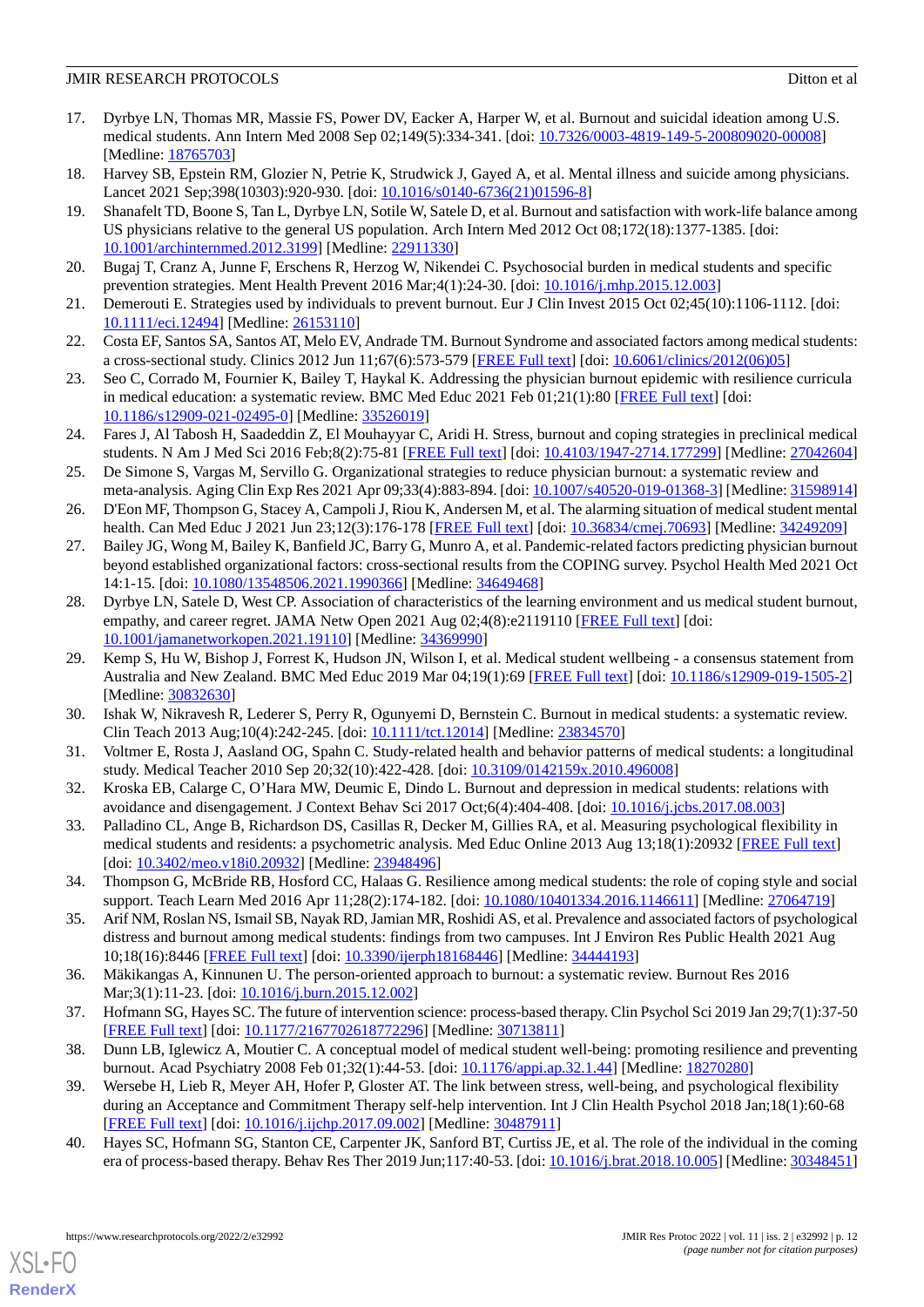- <span id="page-12-0"></span>41. Puolakanaho A, Tolvanen A, Kinnunen SM, Lappalainen R. Burnout-related ill-being at work: associations between mindfulness and acceptance skills, worksite factors, and experienced well-being in life. J Context Behav Sci 2018 Oct;10:92-102. [doi: [10.1016/j.jcbs.2018.09.003](http://dx.doi.org/10.1016/j.jcbs.2018.09.003)]
- <span id="page-12-2"></span><span id="page-12-1"></span>42. Maricuţoiu LP, Sava FA, Butta O. The effectiveness of controlled interventions on employees' burnout: a meta-analysis. J Occup Organ Psychol 2014 Dec 16;89(1):1-27. [doi: [10.1111/joop.12099](http://dx.doi.org/10.1111/joop.12099)]
- <span id="page-12-3"></span>43. Ruotsalainen JH, Verbeek JH, Mariné A, Serra C. Preventing occupational stress in healthcare workers. Cochrane Database Syst Rev 2015 Apr 07(4):CD002892 [\[FREE Full text\]](http://europepmc.org/abstract/MED/25847433) [doi: [10.1002/14651858.CD002892.pub5](http://dx.doi.org/10.1002/14651858.CD002892.pub5)] [Medline: [25847433\]](http://www.ncbi.nlm.nih.gov/entrez/query.fcgi?cmd=Retrieve&db=PubMed&list_uids=25847433&dopt=Abstract)
- <span id="page-12-4"></span>44. Awa WL, Plaumann M, Walter U. Burnout prevention: a review of intervention programs. Patient Educ Couns 2010 Feb;78(2):184-190. [doi: [10.1016/j.pec.2009.04.008](http://dx.doi.org/10.1016/j.pec.2009.04.008)] [Medline: [19467822](http://www.ncbi.nlm.nih.gov/entrez/query.fcgi?cmd=Retrieve&db=PubMed&list_uids=19467822&dopt=Abstract)]
- <span id="page-12-5"></span>45. Moran DJ. ACT for leadership: using acceptance and commitment training to develop crisis-resilient change managers. Int J Behav Consult Ther 2010;6(4):341-355. [doi: [10.1037/h0100915\]](http://dx.doi.org/10.1037/h0100915)
- <span id="page-12-7"></span>46. Hayes SC, Strosahl KD, Wilson KG, Sandoz EK, Craske MG. Acceptance and Commitment Therapy: The Process and Practice of Mindful Change. New York: Guilford Press; 2016.
- <span id="page-12-6"></span>47. Rolffs JL, Rogge RD, Wilson KG. Disentangling Components of Flexibility via the Hexaflex Model: Development and Validation of the Multidimensional Psychological Flexibility Inventory (MPFI). Assessment 2018 Jun 05;25(4):458-482. [doi: [10.1177/1073191116645905](http://dx.doi.org/10.1177/1073191116645905)] [Medline: [27152011\]](http://www.ncbi.nlm.nih.gov/entrez/query.fcgi?cmd=Retrieve&db=PubMed&list_uids=27152011&dopt=Abstract)
- <span id="page-12-8"></span>48. Stabbe OK, Rolffs JL, Rogge RD. Flexibly and/or inflexibly embracing life: identifying fundamental approaches to life with latent profile analyses on the dimensions of the Hexaflex model. J Context Behav Sci 2019 Apr;12:106-118. [doi: [10.1016/j.jcbs.2019.03.003\]](http://dx.doi.org/10.1016/j.jcbs.2019.03.003)
- <span id="page-12-9"></span>49. Hayes SC, Pistorello J, Levin ME. Acceptance and Commitment Therapy as a unified model of behavior change. Counsel Psychol 2012 Sep 26;40(7):976-1002. [doi: [10.1177/0011000012460836\]](http://dx.doi.org/10.1177/0011000012460836)
- <span id="page-12-21"></span><span id="page-12-10"></span>50. Hayes SC, Strosahl KD, Wilson KG. Acceptance and Commitment Therapy: An Experiential Approach to Behavior Change. New York: Guilford Press; 1999.
- <span id="page-12-11"></span>51. Onwezen MC, van Veldhoven MJ, Biron M. The role of psychological flexibility in the demands–exhaustion–performance relationship. Eur J Work Organ Psychol 2012 Nov 22;23(2):163-176. [doi: [10.1080/1359432x.2012.742242](http://dx.doi.org/10.1080/1359432x.2012.742242)]
- 52. Biglan A, Hayes SC, Pistorello J. Acceptance and commitment: implications for prevention science. Prev Sci 2008 Sep 9;9(3):139-152 [[FREE Full text](http://europepmc.org/abstract/MED/18690535)] [doi: [10.1007/s11121-008-0099-4\]](http://dx.doi.org/10.1007/s11121-008-0099-4) [Medline: [18690535](http://www.ncbi.nlm.nih.gov/entrez/query.fcgi?cmd=Retrieve&db=PubMed&list_uids=18690535&dopt=Abstract)]
- <span id="page-12-12"></span>53. Rogge RD, Daks JS, Dubler BA, Saint KJ. It's all about the process: examining the convergent validity, conceptual coverage, unique predictive validity, and clinical utility of ACT process measures. J Context Behav Sci 2019 Oct;14:90-102. [doi: [10.1016/j.jcbs.2019.10.001\]](http://dx.doi.org/10.1016/j.jcbs.2019.10.001)
- <span id="page-12-13"></span>54. Hayes SC. Acceptance and Commitment Therapy exceeds 600 randomized controlled trials. Association for Contextual Behavioral Science. 2021. URL: [https://contextualscience.org/news/](https://contextualscience.org/news/acceptance_and_commitment_therapy_exceeds_600_randomized_controlled_trials) acceptance and commitment therapy exceeds 600 randomized controlled trials [accessed 2021-08-04]
- <span id="page-12-18"></span>55. Lloyd J, Bond FW, Flaxman PE. The value of psychological flexibility: examining psychological mechanisms underpinning a cognitive behavioural therapy intervention for burnout. Work Stress 2013 Apr;27(2):181-199. [doi: [10.1080/02678373.2013.782157\]](http://dx.doi.org/10.1080/02678373.2013.782157)
- <span id="page-12-14"></span>56. Vilardaga R, Luoma JB, Hayes SC, Pistorello J, Levin ME, Hildebrandt MJ, et al. Burnout among the addiction counseling workforce: the differential roles of mindfulness and values-based processes and work-site factors. J Subst Abuse Treat 2011 Jun;40(4):323-335 [\[FREE Full text\]](http://europepmc.org/abstract/MED/21257281) [doi: [10.1016/j.jsat.2010.11.015\]](http://dx.doi.org/10.1016/j.jsat.2010.11.015) [Medline: [21257281\]](http://www.ncbi.nlm.nih.gov/entrez/query.fcgi?cmd=Retrieve&db=PubMed&list_uids=21257281&dopt=Abstract)
- <span id="page-12-15"></span>57. Veage S, Ciarrochi J, Deane FP, Andresen R, Oades LG, Crowe TP. Value congruence, importance and success and in the workplace: links with well-being and burnout amongst mental health practitioners. J Context Behav Sci 2014 Oct;3(4):258-264. [doi: [10.1016/j.jcbs.2014.06.004](http://dx.doi.org/10.1016/j.jcbs.2014.06.004)]
- <span id="page-12-17"></span><span id="page-12-16"></span>58. Puolakanaho A, Tolvanen A, Kinnunen SM, Lappalainen R. A psychological flexibility -based intervention for Burnout: a randomized controlled trial. J Context Behav Sci 2020 Jan;15:52-67. [doi: [10.1016/j.jcbs.2019.11.007](http://dx.doi.org/10.1016/j.jcbs.2019.11.007)]
- <span id="page-12-19"></span>59. Gloster AT, Meyer AH, Lieb R. Psychological flexibility as a malleable public health target: evidence from a representative sample. J Context Behav Sci 2017 Apr;6(2):166-171. [doi: [10.1016/j.jcbs.2017.02.003](http://dx.doi.org/10.1016/j.jcbs.2017.02.003)]
- <span id="page-12-20"></span>60. Ruiz FJ, Odriozola-González P. The predictive and moderating role of psychological flexibility in the development of job burnout. Univ Psychol 2017 Dec 31;16(4):1-8. [doi: [10.11144/javeriana.upsy16-4.pmrp\]](http://dx.doi.org/10.11144/javeriana.upsy16-4.pmrp)
- 61. Bond FW, Bunce D. The role of acceptance and job control in mental health, job satisfaction, and work performance. J Appl Psychol 2003 Dec;88(6):1057-1067. [doi: [10.1037/0021-9010.88.6.1057\]](http://dx.doi.org/10.1037/0021-9010.88.6.1057) [Medline: [14640816\]](http://www.ncbi.nlm.nih.gov/entrez/query.fcgi?cmd=Retrieve&db=PubMed&list_uids=14640816&dopt=Abstract)
- 62. Arslan G, Allen K. Exploring the association between coronavirus stress, meaning in life, psychological flexibility, and subjective well-being . Psychol Health Med 2021 Jan 25:1-12. [doi: [10.1080/13548506.2021.1876892\]](http://dx.doi.org/10.1080/13548506.2021.1876892) [Medline: [33487048\]](http://www.ncbi.nlm.nih.gov/entrez/query.fcgi?cmd=Retrieve&db=PubMed&list_uids=33487048&dopt=Abstract)
- 63. Bond FW, Bunce D. Mediators of change in emotion-focused and problem-focused worksite stress management interventions. J Occupat Health Psychol 2000;5(1):156-163. [doi: [10.1037/1076-8998.5.1.156](http://dx.doi.org/10.1037/1076-8998.5.1.156)]
- 64. Bond FW, Hayes SC, Barnes-Holmes D. Psychological flexibility, ACT, and organizational behavior. J Organ Behav Manag 2006 Nov 07;26(1-2):25-54. [doi: [10.1300/j075v26n01\\_02](http://dx.doi.org/10.1300/j075v26n01_02)]
- 65. Brinkborg H, Michanek J, Hesser H, Berglund G. Acceptance and Commitment Therapy for the treatment of stress among social workers: a randomized controlled trial. Behav Res Ther 2011 Jun;49(6-7):389-398. [doi: [10.1016/j.brat.2011.03.009](http://dx.doi.org/10.1016/j.brat.2011.03.009)] [Medline: [21513917](http://www.ncbi.nlm.nih.gov/entrez/query.fcgi?cmd=Retrieve&db=PubMed&list_uids=21513917&dopt=Abstract)]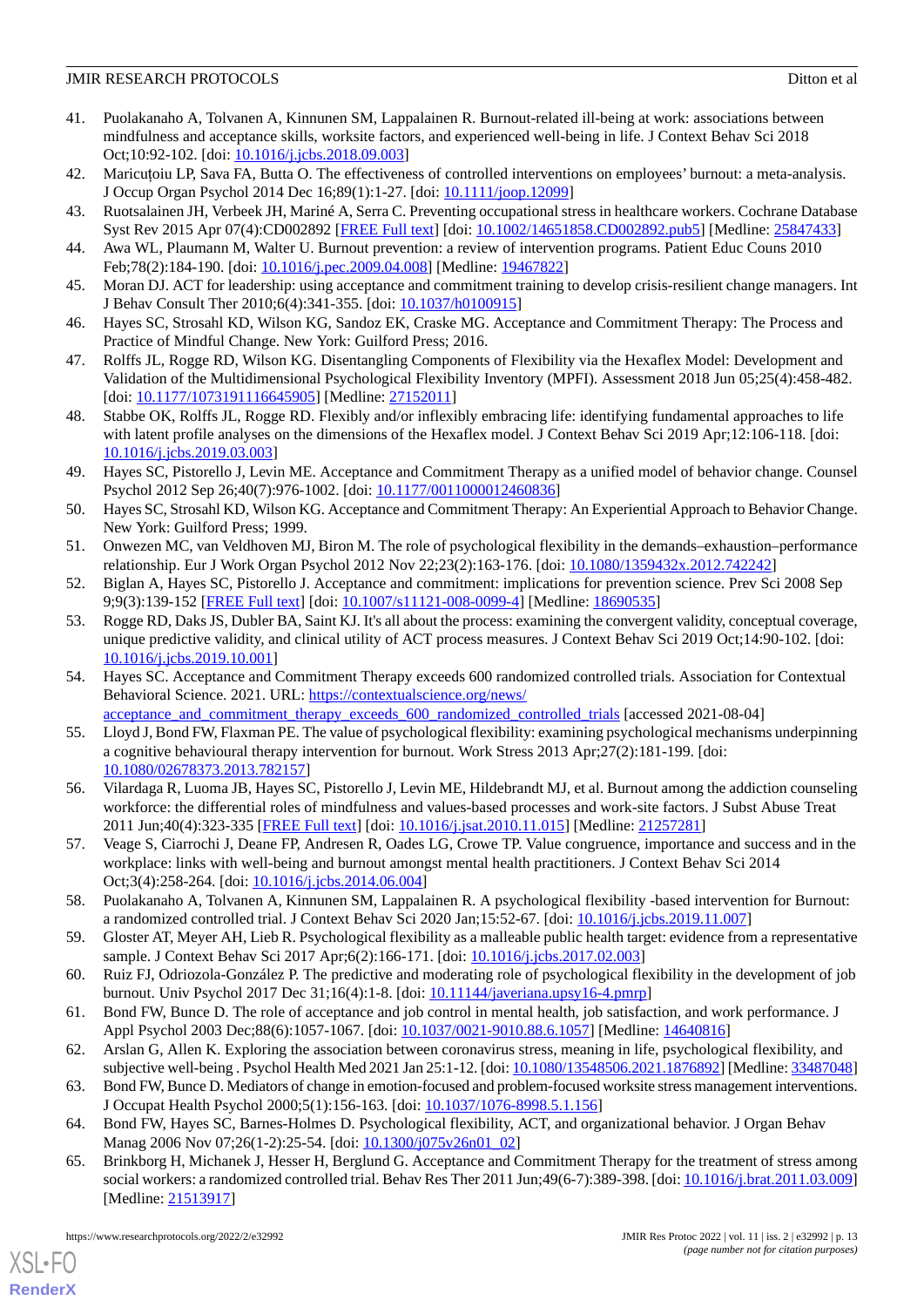- 66. Flaxman PE, Bond FW. A randomised worksite comparison of Acceptance and Commitment Therapy and stress inoculation training. Behav Res Ther 2010 Aug;48(8):816-820. [doi: [10.1016/j.brat.2010.05.004\]](http://dx.doi.org/10.1016/j.brat.2010.05.004) [Medline: [20627269](http://www.ncbi.nlm.nih.gov/entrez/query.fcgi?cmd=Retrieve&db=PubMed&list_uids=20627269&dopt=Abstract)]
- <span id="page-13-16"></span>67. Frögéli E, Djordjevic A, Rudman A, Livheim F, Gustavsson P. A randomized controlled pilot trial of acceptance and commitment training (ACT) for preventing stress-related ill health among future nurses. Anxiety Stress Coping 2016 Apr 07;29(2):202-218. [doi: [10.1080/10615806.2015.1025765\]](http://dx.doi.org/10.1080/10615806.2015.1025765) [Medline: [25759942](http://www.ncbi.nlm.nih.gov/entrez/query.fcgi?cmd=Retrieve&db=PubMed&list_uids=25759942&dopt=Abstract)]
- <span id="page-13-0"></span>68. Ost LG. The efficacy of Acceptance and Commitment Therapy: an updated systematic review and meta-analysis. Behav Res Ther 2014 Oct;61:105-121. [doi: [10.1016/j.brat.2014.07.018](http://dx.doi.org/10.1016/j.brat.2014.07.018)] [Medline: [25193001](http://www.ncbi.nlm.nih.gov/entrez/query.fcgi?cmd=Retrieve&db=PubMed&list_uids=25193001&dopt=Abstract)]
- <span id="page-13-1"></span>69. Kinnunen SM, Puolakanaho A, Tolvanen A, Mäkikangas A, Lappalainen R. Does mindfulness-, acceptance-, and value-based intervention alleviate burnout?—A person-centered approach. Int J Stress Manag 2019 Feb;26(1):89-101. [doi: [10.1037/str0000095\]](http://dx.doi.org/10.1037/str0000095)
- <span id="page-13-2"></span>70. Kinnunen SM, Puolakanaho A, Mäkikangas A, Tolvanen A, Lappalainen R. Does a mindfulness-, acceptance-, and value-based intervention for burnout have long-term effects on different levels of subjective well-being? Int J Stress Manag 2020 Feb;27(1):82-87. [doi: [10.1037/str0000132](http://dx.doi.org/10.1037/str0000132)]
- <span id="page-13-3"></span>71. Solms L, van Vianen AE, Theeboom T, Koen J, de Pagter AP, de Hoog M. Keep the fire burning: a survey study on the role of personal resources for work engagement and burnout in medical residents and specialists in the Netherlands. BMJ Open 2019 Nov 05;9(11):e031053 [\[FREE Full text\]](https://bmjopen.bmj.com/lookup/pmidlookup?view=long&pmid=31694848) [doi: [10.1136/bmjopen-2019-031053\]](http://dx.doi.org/10.1136/bmjopen-2019-031053) [Medline: [31694848\]](http://www.ncbi.nlm.nih.gov/entrez/query.fcgi?cmd=Retrieve&db=PubMed&list_uids=31694848&dopt=Abstract)
- <span id="page-13-4"></span>72. Regehr C, Glancy D, Pitts A, LeBlanc VR. Interventions to reduce the consequences of stress in physicians: a review and meta-analysis. J Nerv Ment Dis 2014 May;202(5):353-359. [doi: [10.1097/NMD.0000000000000130](http://dx.doi.org/10.1097/NMD.0000000000000130)] [Medline: [24727721](http://www.ncbi.nlm.nih.gov/entrez/query.fcgi?cmd=Retrieve&db=PubMed&list_uids=24727721&dopt=Abstract)]
- <span id="page-13-5"></span>73. Berjot S, Altintas E, Grebot E, Lesage F. Burnout risk profiles among French psychologists. Burnout Res 2017 Dec;7:10-20 [[FREE Full text](https://doi.org/10.1016/j.burn.2017.10.001)] [doi: [10.1016/j.burn.2017.10.001\]](http://dx.doi.org/10.1016/j.burn.2017.10.001)
- <span id="page-13-6"></span>74. Villatte JL, Vilardaga R, Villatte M, Vilardaga JC, Atkins DC, Hayes SC. Acceptance and Commitment Therapy modules: differential impact on treatment processes and outcomes. Behav Res Ther 2016 Feb;77:52-61 [[FREE Full text](http://europepmc.org/abstract/MED/26716932)] [doi: [10.1016/j.brat.2015.12.001](http://dx.doi.org/10.1016/j.brat.2015.12.001)] [Medline: [26716932\]](http://www.ncbi.nlm.nih.gov/entrez/query.fcgi?cmd=Retrieve&db=PubMed&list_uids=26716932&dopt=Abstract)
- <span id="page-13-7"></span>75. Levin ME, Haeger J, Cruz RA. Tailoring Acceptance and Commitment Therapy skill coaching in the moment through smartphones: results from a randomized controlled trial. Mindfulness 2018 Jul 21;10(4):689-699. [doi: [10.1007/s12671-018-1004-2\]](http://dx.doi.org/10.1007/s12671-018-1004-2)
- <span id="page-13-9"></span><span id="page-13-8"></span>76. Obregon M, Luo J, Shelton J, Blevins T, MacDowell M. Assessment of burnout in medical students using the Maslach Burnout Inventory-Student Survey: a cross-sectional data analysis. BMC Med Educ 2020 Oct 21;20(1):376 [\[FREE Full](https://bmcmededuc.biomedcentral.com/articles/10.1186/s12909-020-02274-3) [text](https://bmcmededuc.biomedcentral.com/articles/10.1186/s12909-020-02274-3)] [doi: [10.1186/s12909-020-02274-3\]](http://dx.doi.org/10.1186/s12909-020-02274-3) [Medline: [33087080\]](http://www.ncbi.nlm.nih.gov/entrez/query.fcgi?cmd=Retrieve&db=PubMed&list_uids=33087080&dopt=Abstract)
- <span id="page-13-10"></span>77. Schaufeli WB, Martínez IM, Pinto AM, Salanova M, Bakker AB. Burnout and engagement in university students. J Cross Cult Psychol 2016 Jul 27;33(5):464-481. [doi: [10.1177/0022022102033005003](http://dx.doi.org/10.1177/0022022102033005003)]
- <span id="page-13-11"></span>78. Keyes CL. Mental illness and/or mental health? Investigating axioms of the complete state model of health. J Consult Clin Psychol 2005 Jun;73(3):539-548. [doi: [10.1037/0022-006X.73.3.539](http://dx.doi.org/10.1037/0022-006X.73.3.539)] [Medline: [15982151](http://www.ncbi.nlm.nih.gov/entrez/query.fcgi?cmd=Retrieve&db=PubMed&list_uids=15982151&dopt=Abstract)]
- <span id="page-13-12"></span>79. Keyes CL. Brief description of the mental health continuum short form (MHC-SF). HSPH Harvard Education. 2009. URL: <https://www.hsph.harvard.edu/health-happiness/mental-health-continuum-short-form/> [accessed 2022-01-08]
- <span id="page-13-13"></span>80. Levin ME, Haeger JA, Pierce BG, Twohig MP. Web-based Acceptance and Commitment Therapy for mental health problems in college students: a randomized controlled trial. Behav Modif 2017 Jan 01;41(1):141-162. [doi: [10.1177/0145445516659645\]](http://dx.doi.org/10.1177/0145445516659645) [Medline: [27440189\]](http://www.ncbi.nlm.nih.gov/entrez/query.fcgi?cmd=Retrieve&db=PubMed&list_uids=27440189&dopt=Abstract)
- <span id="page-13-14"></span>81. Seidler D, Stone B, Clark BE, Koran J, Drake CE. Evaluating the factor structure of the Multidimensional Psychological Flexibility Inventory: an independent replication and extension. J Context Behav Sci 2020 Jul;17:23-31. [doi: [10.1016/j.jcbs.2020.04.007\]](http://dx.doi.org/10.1016/j.jcbs.2020.04.007)
- <span id="page-13-15"></span>82. Perski O, Blandford A, West R, Michie S. Conceptualising engagement with digital behaviour change interventions: a systematic review using principles from critical interpretive synthesis. Transl Behav Med 2016 Dec 13:254-267. [doi: [10.1007/s13142-016-0453-1\]](http://dx.doi.org/10.1007/s13142-016-0453-1) [Medline: [27966189](http://www.ncbi.nlm.nih.gov/entrez/query.fcgi?cmd=Retrieve&db=PubMed&list_uids=27966189&dopt=Abstract)]
- <span id="page-13-17"></span>83. Lovibond SH, Lovibond PF, Psychology Foundation of Australia. Manual for the depression anxiety stress scales. In: Psychology Foundation Monograph. Sydney, N.S.W: Psychology Foundation of Australia; 1995.
- <span id="page-13-18"></span>84. Henry JD, Crawford JR. The short-form version of the Depression Anxiety Stress Scales (DASS-21): construct validity and normative data in a large non-clinical sample. Br J Clin Psychol 2005 Jun;44(Pt 2):227-239. [doi: [10.1348/014466505X29657](http://dx.doi.org/10.1348/014466505X29657)] [Medline: [16004657\]](http://www.ncbi.nlm.nih.gov/entrez/query.fcgi?cmd=Retrieve&db=PubMed&list_uids=16004657&dopt=Abstract)
- <span id="page-13-19"></span>85. Reeve A, Tickle A, Moghaddam N. Are Acceptance and Commitment Therapy-based interventions effective for reducing burnout in direct-care staff? A systematic review and meta-analysis. Ment Health Rev J 2018 Jul 04;23(3):131-155. [doi: [10.1108/mhrj-11-2017-0052\]](http://dx.doi.org/10.1108/mhrj-11-2017-0052)
- 86. Larmar S, Wiatrowski S, Lewis-Driver S. Acceptance and Commitment Therapy: an overview of techniques and applications. J Serv Sci Manag 2014;07(03):216-221. [doi: [10.4236/jssm.2014.73019\]](http://dx.doi.org/10.4236/jssm.2014.73019)
- 87. Stockton D, Kellett S, Berrios R, Sirois F, Wilkinson N, Miles G. Identifying the underlying mechanisms of change during Acceptance and Commitment Therapy (ACT): a systematic review of contemporary mediation studies. Behav Cogn Psychother 2019 May;47(3):332-362. [doi: [10.1017/S1352465818000553](http://dx.doi.org/10.1017/S1352465818000553)] [Medline: [30284528\]](http://www.ncbi.nlm.nih.gov/entrez/query.fcgi?cmd=Retrieve&db=PubMed&list_uids=30284528&dopt=Abstract)